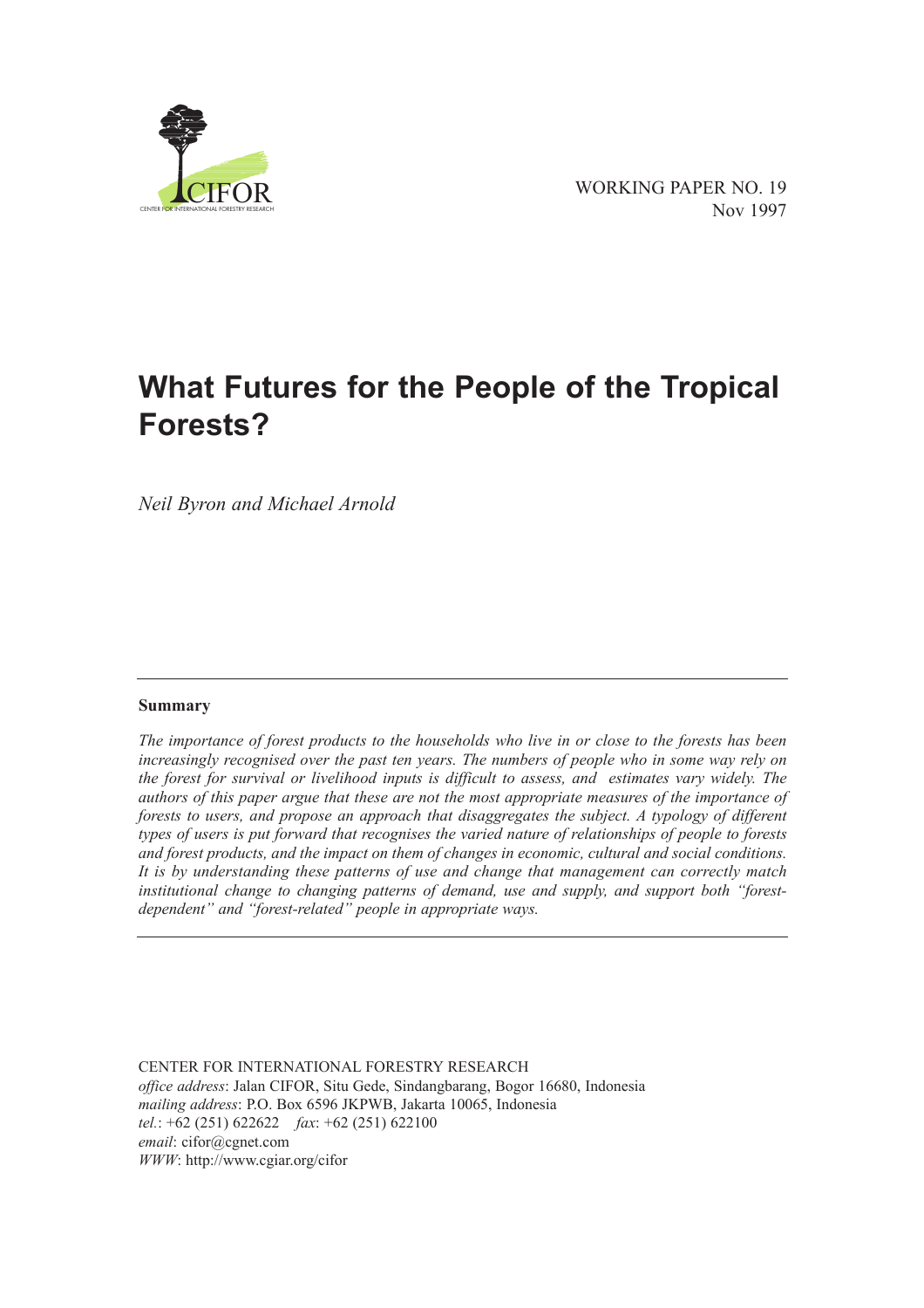## **The CGIAR System**

The Consultative Group on International Agricultural Research (CGIAR) is an informal association of 41 public and private sector donors that supports a network of sixteen international agricultural research institutes, CIFOR being the newest of these. The Group was established in 1971. The CGIAR Centers are part of a global agricultural research system which endeavour to apply international scientific capacity to solution of the problems of the world's disadvantaged people.

## **CIFOR**

CIFOR was established under the CGIAR system in response to global concerns about the social, environmental and economic consequences of loss and degradation of forests. It operates through a series of highly decentralised partnerships with key institutions and/or individuals throughout the developing and industrialised worlds. The nature and duration of these partnerships are determined by the specific research problems being addressed. This research agenda is under constant review and is subject to change as the partners recognise new opportunities and problems.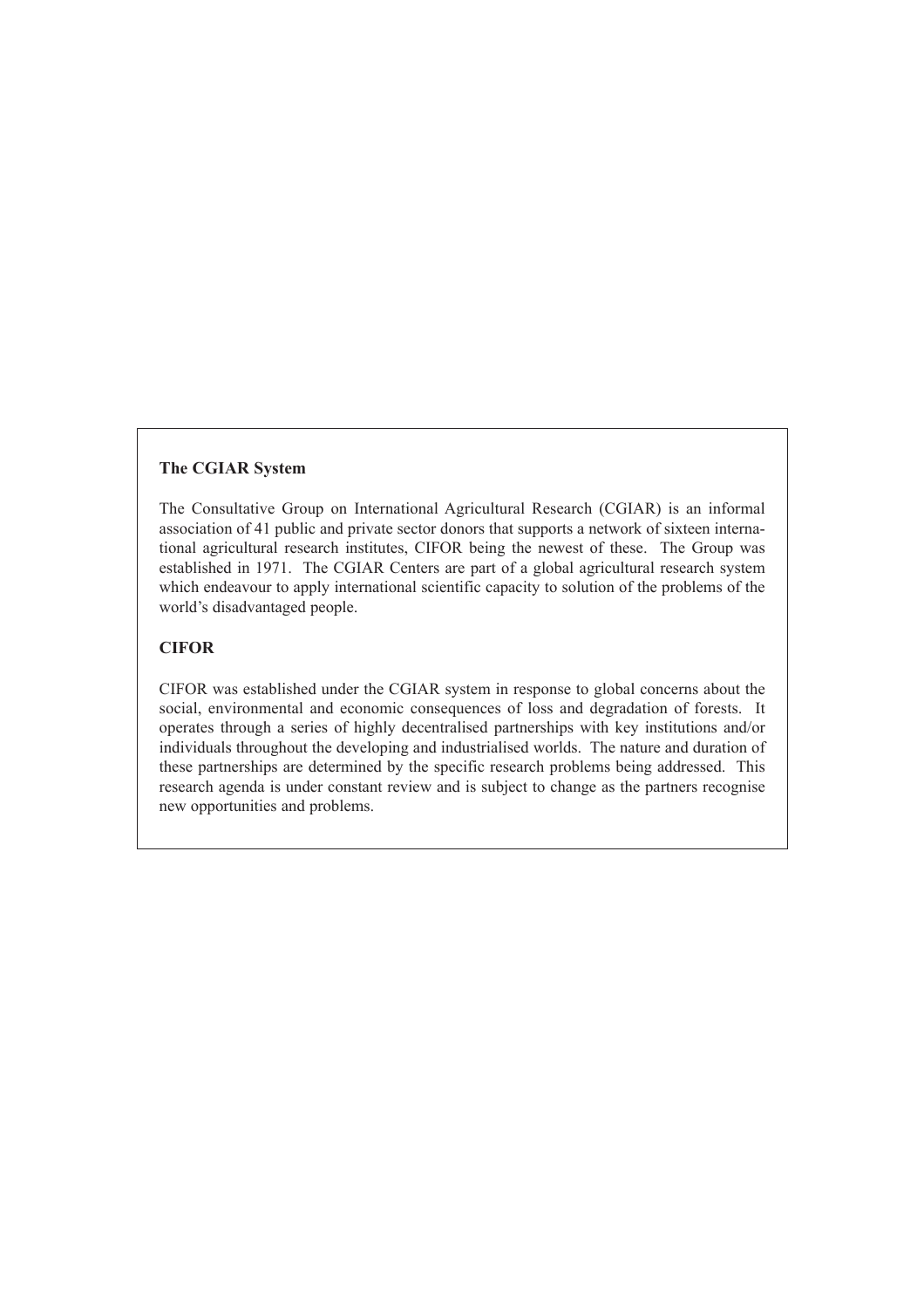## **Contents**

| Local important of tropical forests: food, fuel, medicines & household incomes 3 |  |  |  |
|----------------------------------------------------------------------------------|--|--|--|
|                                                                                  |  |  |  |
|                                                                                  |  |  |  |
|                                                                                  |  |  |  |
|                                                                                  |  |  |  |
|                                                                                  |  |  |  |
|                                                                                  |  |  |  |
| Livelihoods based on commercial forest product activities 10                     |  |  |  |
|                                                                                  |  |  |  |
|                                                                                  |  |  |  |
|                                                                                  |  |  |  |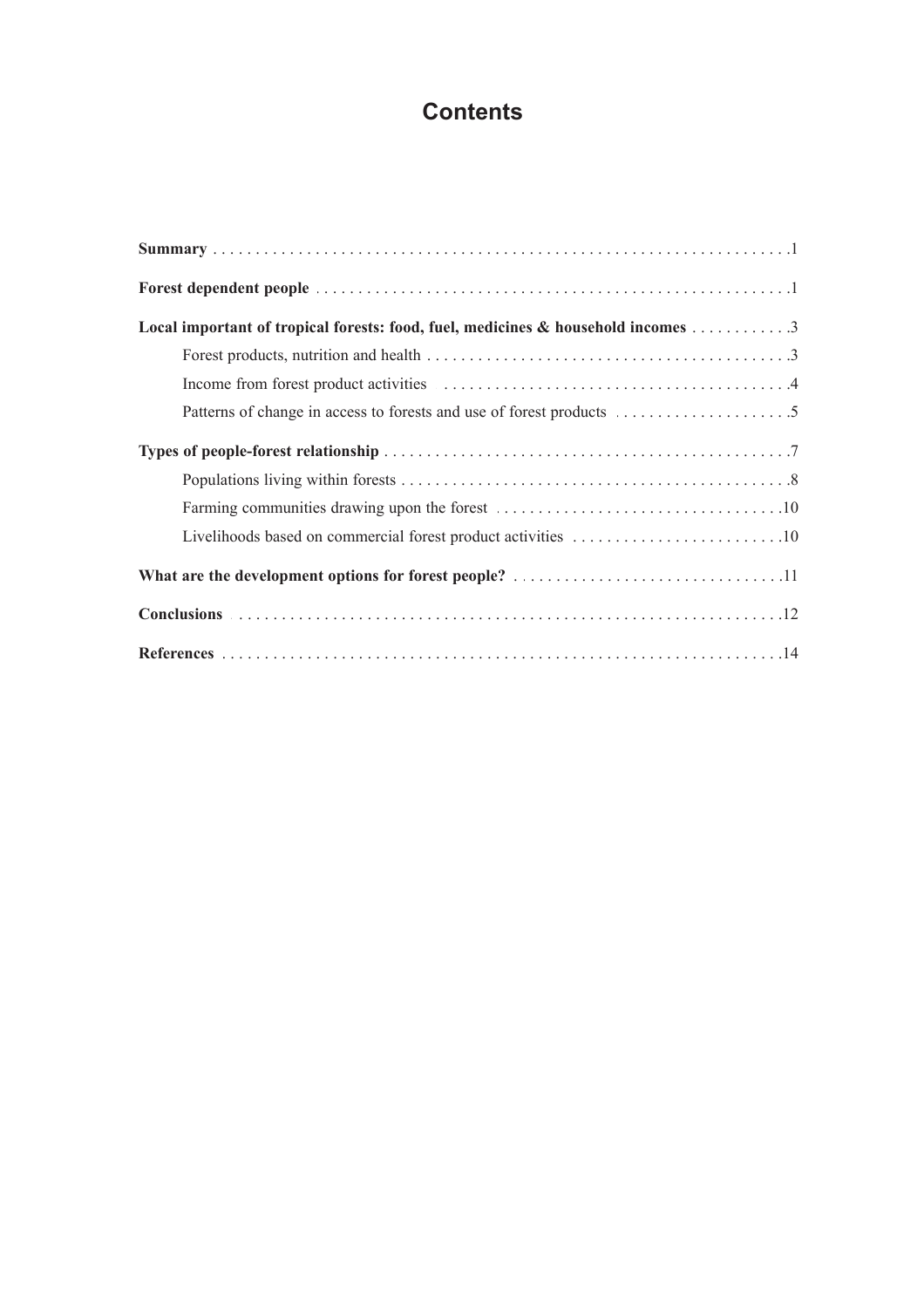## <span id="page-3-0"></span>**What Futures for the People of the Tropical Forests?**

Neil Byron and Michael Arnold<sup>1</sup>

## **Summary**

*The importance of forest products to the households who live in or close to the forests has been increasingly recognised over the past ten years. The numbers of people who in some way rely on the forest for survival or livelihood inputs is difficult to assess, and estimates vary widely. The authors of this paper argue that these are not the most appropriate measures of the importance of forests to users, and propose an approach that disaggregates the subject. A typology of different types of users is put forward that recognises the varied nature of relationships of people to forests and forest products, and the impact on them of changes in economic, cultural and social conditions. It is by understanding these patterns of use and change that management can correctly match institutional change to changing patterns of demand, use and supply, and support both "forest-dependent" and "forest-related" people in appropriate ways.*

## **FOREST DEPENDENT PEOPLE?**

Over the past decade, environmental and developmental concerns have converged, with the increasing interest in both tropical forests as an important ecosystem, and in the well-being of people who live in or near them. The importance of forests and of Non-Timber Forest Products (NTFP) to the quality of life and even survival of very large numbers of poor rural people in tropical developing countries now seems indisputable (Ruiz Pérez and Arnold 1996).

Yet very great uncertainty persists about who these "forest-dependent people" are, and where they can be found. Estimates of the numbers of people involved range from perhaps 1 million to 250 million (Pimental *et al*., 1997), to over 500 million (Lynch and Talbot 1992), to over 1 billion (WCFSD 1997). Much of the discrepancy can be explained by the ambiguity (or complete lack) of definitions.

Frequently the estimates of the "numbers of people practising shifting cultivation" have been cited, although this is by no means synonymous with "numbers of people generating much of their livelihood from forests" (Estimates of the number of shifting cultivators suffer from equally confused terminology and absence of rigorous definition). Some studies refer to the number of people who are totally dependant on forests – deriving their entire subsistence from forests, such as hunter gatherers (a definition that, though explicit, is difficult to apply). At the other extreme are estimates which include as "forest dependent" anyone who ever makes any opportunistic use of some product from the forest, or even trees outside forests. For example, Pimental *et al.* (1997) apparently include all people who collect, use or sell NTFP, the people who harvest cultivated trees from farm lands, even workers on tea estates and banana plantations, as "forest dependent". Lynch and Talbot (1992) estimate the number of people living in or near forest reserves as 500-600 million in Asia alone. However, "proximity to forests" is not synonymous with "forest dependence", although clearly the two are related.

Many urban households, particularly in Africa, rely on fuelwood which they purchase, and there seems no feasible substitute for the foreseeable future. Does this mean that they are "dependent" on the forests from which their supplies come? Similarly many people rely on purchased traditional forest-sourced medicines, for both cultural and price reasons. But that does not necessarily mean that they have a relationship with the forest. Thinking about this type of "commercialconsumer/user dependency" illustrates what a diverse array of situations have been lumped together under this rubric, and that "the line has never been drawn" about which groups are counted in the disparate estimates of forest-dependent peoples. Is it reasonable, or meaningful, to argue that both artisans and crafts-people who use forest products and subsistence hunter-gatherers living in forests, are "forest dependent" – given that their linkages to the forest are clearly so different?

The existing literature is thus quite unsatisfactory for developing an understanding of the types of rela-

<sup>1</sup> Respectively, Assistant Director General and Senior Research Fellow, Center for International Forestry Research, Bogor, Indonesia. The authors gratefully acknowledge the valuable comments and suggestions of Bruce Campbell at the University of Zimbabwe, Harare, Bob Fisher at RECOFTC, Bangkok, and Manuel Ruiz Pérez and Lini Wollenberg at CIFOR.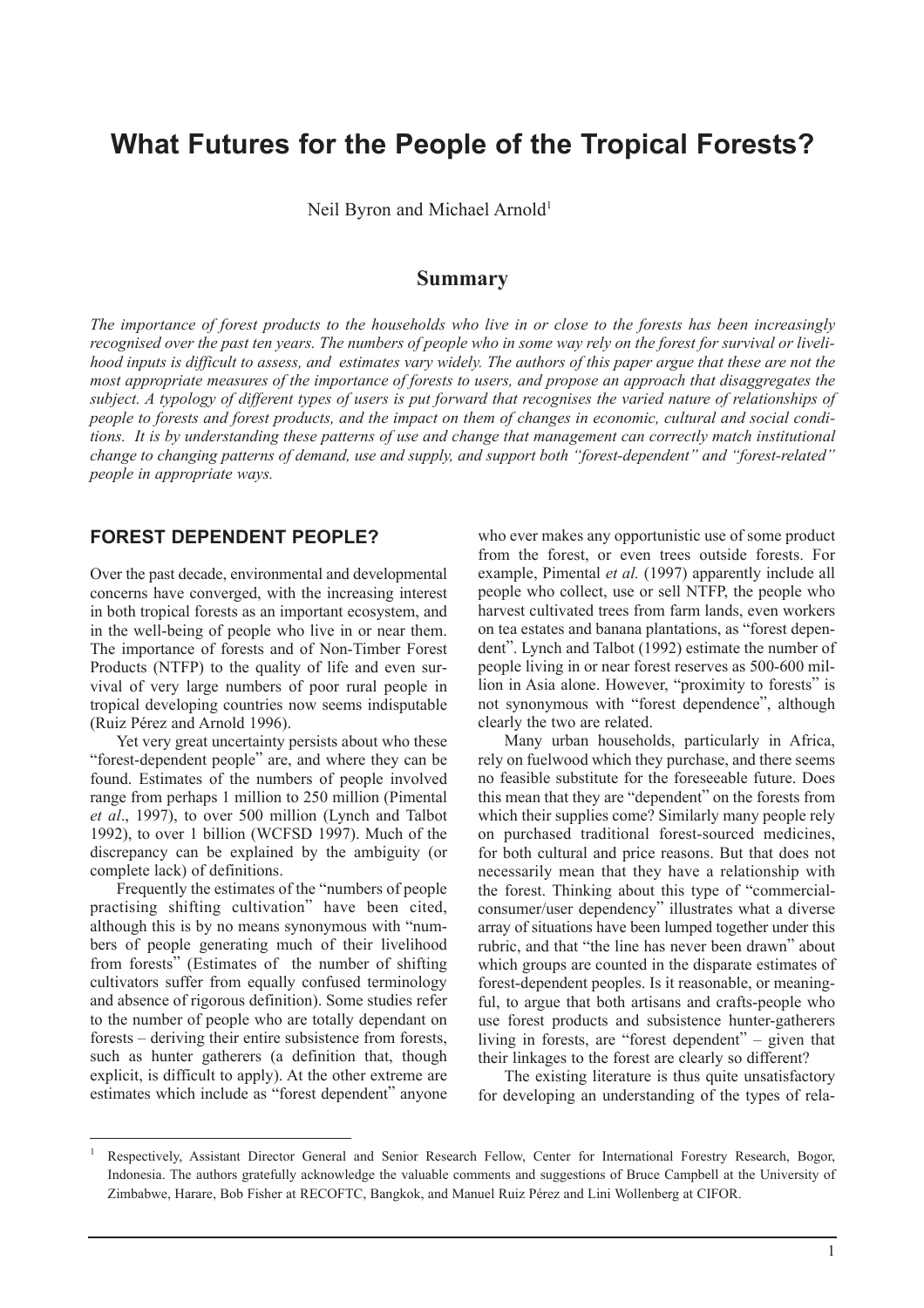tionships that exist between tropical forests and the people who currently use them, benefit from them and frequently protect and manage them. One purpose of this paper is to elaborate the different contexts in which different types of people depend either on the forests *per se*, or specific products from them (e.g., medicines, fuel, fodder, craft woods). Even more importantly, we explore the way the people-forest-NTFP relationships are changing over time.

While detailed case studies of specific contexts have been conducted and reported in the literature – e.g., an Amazonian tribe living in the forests, collectors and traders of NTFP in West Africa, India or Southeast Asia – many of these studies have only partially documented the relationship between local forest users and the forests they use or depend upon. Even fewer have considered that relationship's future. From a policy perspective, even more important than such a "snapshot" is to understand how these people-forest relationships might change over time, in particular economic, cultural and political contexts. While it is important to know whether there are 100 million or 1000 million people currently actively using forests and forest products, it is even more important to develop a deeper understanding of the relationships and the dynamics.

The condition of "dependence" is defined as "to rely for support" (Webster), or "to be unable to do without" or "need for success" (Oxford). Much use of forest outputs clearly does not carry this connotation. Many users have alternatives, and use forest outputs as a matter of choice, not necessity. But some are dependent in the literal sense that their condition would worsen if they no longer had access to the forest outputs that form an integral part of their livelihood systems.

We argue that there are fundamentally different types of users, which can be summarised crudely as ranging from "those who choose to generate much of their livelihood from forests because it is an attractive, viable option", across a spectrum to "those for whom forest dependency is a livelihood of last resort – a symptom of their limited options and/or poverty – which they will abandon as soon as any plausible option emerges". In many cases, there is also a strong cultural or spiritual element in the people-forest relationships, while in others it is primarily an economic choice (broadly defining economic to include non-monetary benefits.)

Particularly in developing policies that are devolving authority and responsibility for managing forests to local communities, it is crucial to assess whether the number of people willing and able to participate in forest management is likely to increase or decrease or, more realistically, why it might increase in some places while declining rapidly in others. It is extremely important, especially for assessing the impacts of policy reforms, to have a very clear idea of who and where are the affected groups and how might they be affected. Which of them can and most likely will move away from their present levels of forest or NTFP use? Which of them need to continue to be able to draw on forests? What are the implications for policy and management of these very different scenarios?

Another aspect that also has to be addressed is how much of the flows of "forest" products actually comes from forests, as distinct from tree stocks and formations such as bush fallow and farm trees that occur outside the forest? Though our interest here is in people's linkages with forests, many users do not make this distinction, and we therefore need to recognise this continuum between forest and non-forest.

We therefore seek to deconstruct the term and the concept of "forest-dependent people", to expose the great diversity of situations that have previously been lumped together, in order to better understand the current situations and, even more importantly, to recognise the divergent trends which appear to face different groups. We seek to clarify the debate by presenting a series of identifiable categories, illustrated by examples from specific contexts. But we will resist the temptation to undertake a global "head-count" as we believe it is far more important to understand the nature and the importance of the relationships between local forest users/managers and their forests, and then how these relationships might change and adapt over time. Simply adding the numbers of "forest-dependent people" is not very useful and almost certainly soon out of date, even if initially plausible, because of the rapid changes in these relationships which we observe in certain countries. The number of people concerned is not the only, or the best, indicator of the importance of this topic.

Moreover, the basis for making useful estimates of the numbers of people who draw on forest outputs for a specified proportion of their inputs simply does not exist. Relatively few surveys record the numbers of users, especially if much of that use is of a subsistence nature, and even less on the magnitude or value of that use to the users.<sup>2</sup> Furthermore, the importance of

<sup>2</sup> As most production, trade and use of forest products for household consumption occurs in the informal sector, much of it outside the market economy, very little is recorded. Most information has to be derived from case studies and special surveys. Even these frequently encounter difficulties in capturing accurate information on household incomes (because of people's widespread reluctance to disclose such information), in providing information about the value of subsistence uses, and in separating out that part of household incomes and costs that is attributable to forest product activities. There are also considerable difficulties in identifying which NTFP supplies come from forests, as distinct from farm bush and other tree formations and stocks outside forests.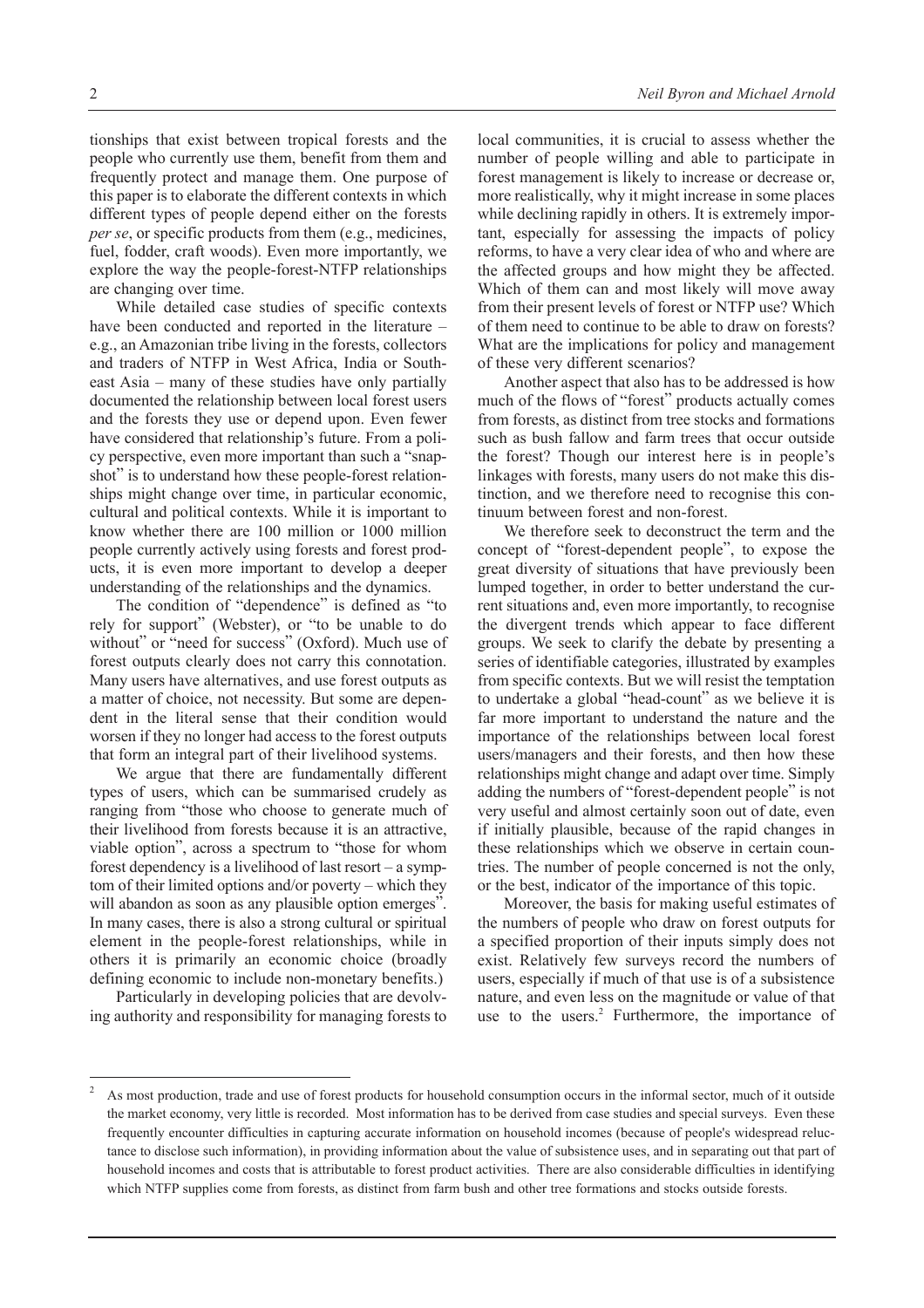<span id="page-5-0"></span>household use lies not always in its magnitude, or even its share of total household inputs, but in the way it helps meet particular household needs. The estimates that have been advanced as numbers "dependent" on forests, and the extent of their dependency, are therefore likely to be significantly wrong, and could be very misleading.

In the following section we summarise the diverse ways in which forests are extremely important to particular people in particular contexts, the nature and consequences of the changes in these relationships, and examine measures of importance that are far more informative (but more complex) than simple estimates of "numbers of people generating all or part of their livelihood from forest activities" or living in/near forest reserves. The third section establishes a "typology" to identify the likely importance of forests to different categories of households. The final section considers possible alternative futures – how the different contexts described in the typology might develop in future. We hypothesise that the persistence of viable local management groups will depend greatly on how the different types of people-forest relationships respond to economic, social and political changes which either reinforce or erode people's incentives and capabilities to practise local forest management.

## **THE LOCAL IMPORTANCE OF TROPICAL FORESTS: FOOD, FUEL, MEDICINES & HOUSEHOLD INCOMES**<sup>3</sup>

For millions of people living in forest environments, the forest forms such a dominant part of their physical, material, economic and spiritual lives that its importance is not most appropriately described and assessed in terms of the individual products or services that the forest provides. The forest, as well as providing a wealth of material outputs of subsistence or commercial value, is the basis for livelihood systems based on hunting and gathering, or of rotational agriculture systems that depend on the ability of bush fallow to revive the productivity of the land. The forest thus constitutes an integral part of the habitat and of the social and cultural structure of those living within it. It should therefore be assessed and measured *in toto*, recognising that physical, extractable non-timber forest products are only a limited subset of that whole.

However, a far larger proportion of users of forest outputs live in situations in which they are less intimately linked to forests. Forest products, though important, form a lesser part of the household livelihood system. To understand their relationships to the forest we do need to examine and understand the nature and dynamics of their particular uses of forest products.

#### **Forest products, nutrition and health**

Forests and forest trees are the sources of a variety of foods, that supplement and complement what is obtained from agriculture, of fuels with which to cook food, and of a wide range of medicines and other products that contribute to health and hygiene. Probably the majority of rural households in developing countries, and a large proportion of urban households, depend on plant and animal products of forests to meet some part of their nutritional, cooking and/or health needs.

Forest foods seldom provide the bulk, staple items that people eat. For the majority of rural people, forest foods add variety to diets, improve palatability, and provide essential vitamins, minerals, protein and calories. The quantities consumed may not be great in comparison to the main food staples, but they often form an essential part of people's diets.

Forest foods are most extensively used to help meet dietary shortfalls during particular seasons in the year. Many agricultural communities suffer from seasonal food shortages, which commonly occur at the time of year when stored food supplies have dwindled and harvest new crops is only just beginning. Forest and farm tree products are also valued during the peak agricultural labour period, when less time is available for cooking and people consume more snack foods.

Forests are especially important as a source of foods during emergency periods such as floods, famines, droughts and wars. Often these food resources differ from resources exploited in other periods. In famine periods, roots, tubers, rhizomes and nuts are most sought after. They are characteristically energy rich, but often require lengthy processing.

Supplies of wood fuels influence nutrition through their impact on the availability of cooked food. If there is less fuel (or time) for cooking, consumption of uncooked and reheated food may increase. This may cause a serious rise in disease incidence as few uncooked foods can be properly digested, and cooking is necessary to remove parasites. A decrease in the number of meals provided may have a particularly damaging effect on child nutrition, as children may be unable to consume enough of often an over-starchy staple food in one meal (Cecelski 1987; Falconer 1989).

This section draws on studies which have synthesised large amounts of material from case studies from ethnobotany, anthropology, geography and other disciplines, on forest product output and use in particular situations (de Beer and McDermott 1989; Falconer and Arnold 1989; Falconer 1990; FAO 1995; Townson 1995a).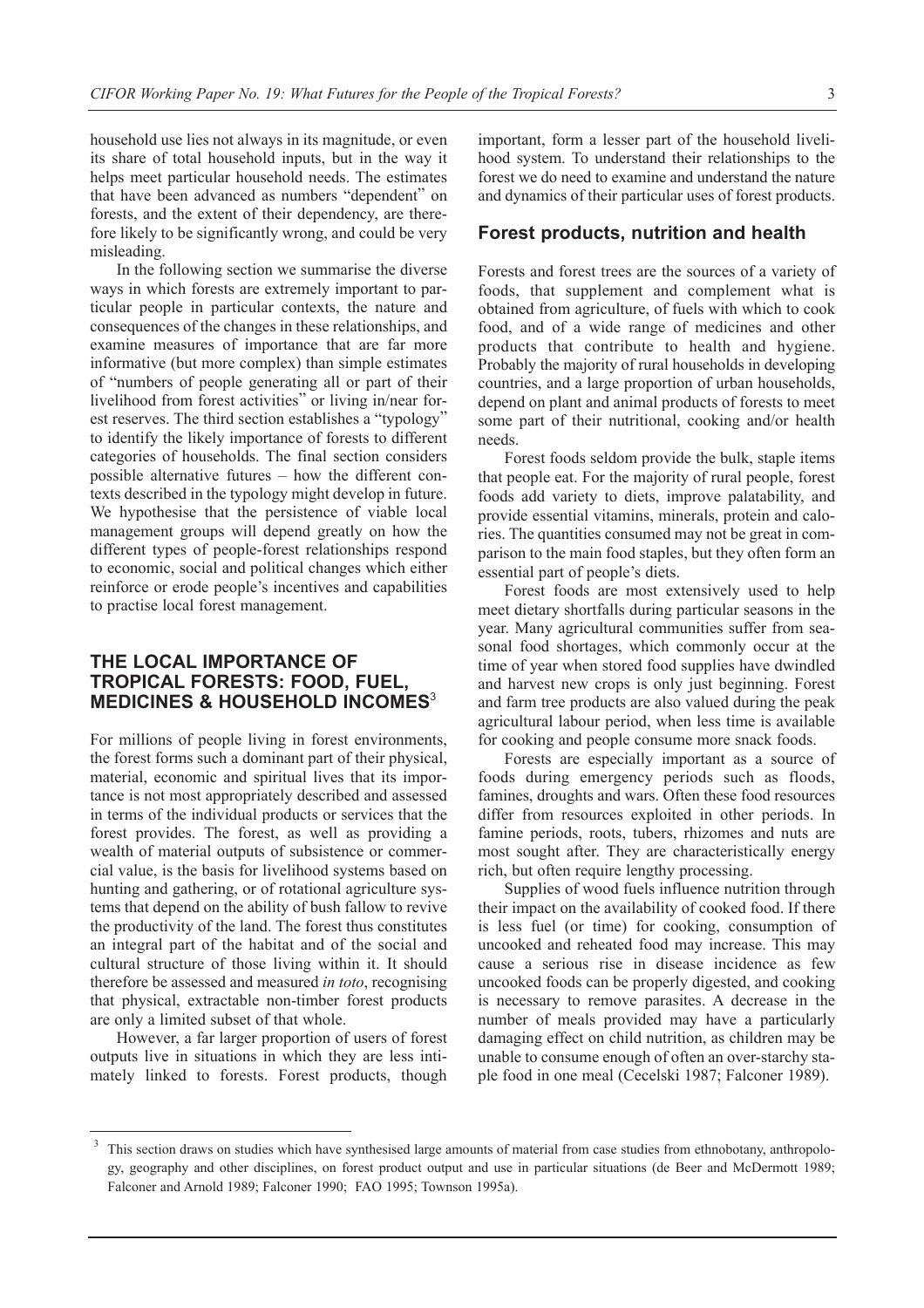<span id="page-6-0"></span>Medicinal usage of forest products tends to overlap with that of forest foods; indeed particular items added to foods serve both to improve palatability and act as a health tonic or prophylactic. There are also often strong links between medicinal use and cultural values; for example, where illnesses are thought to be due to spiritual causes, or plants have acquired symbolic importance as treatments.

#### **Income from forest product activities**

Very large numbers of households also generate some of their income from selling forest products. Most such commercial forest product activities are conducted part-time by farm households which cannot raise enough to be food self-sufficient year round. For most users, the importance of forest products income is usually more in the way it fills gaps and complements other income, than in its absolute magnitude or share of overall household income.4

Income-earning activities based on marketable forest products may be seasonal or year-round, or may be occasional when supplementary cash income is needed. There are several dimensions to the seasonality of forest-based income-generating activities. Some are governed by seasonally induced cash needs, such as the need for income to buy food during the "hunger period" between harvests, or to purchase farm inputs. Other activities are seasonal largely because the crop or material can only be gathered at certain times of year. The fluctuation in timing of other forest product activities is dictated by the seasonality of other activities, such as demand for baskets needed at harvest time, and the surge in demand for many items as agricultural incomes peak. Some activities are also linked to fluctuations in availability of labour, and decline in agricultural and planting seasons, or are phased to take advantage of slack periods. Often these pressures work in conjunction one with another, within sequences in which one activity's output becomes another's input – e.g., generating income from forest products in order to purchase seeds, hire labour for cultivation or generate working capital for trading activities (Leach and Fairhead 1994). Forest products can also provide a source of "windfall" income; a good crop providing a valuable injection of cash, enabling people to clear their debts or accumulate some capital (de Beer and McDermott 1989).

Forest product activities also can provide an important supplemental source of income that people can fall back on in times of crop failure or shortfall, or in order to cope with some other form of emergency. Forests are therefore often very important as an economic buffer and safety net for poor households.

Where people have had relatively unrestricted access to forests, forest foods and forest products income are often particularly important for poorer groups within the community. Though it is often the wealthier in a community, with more resources to devote to forest gathering and production, who are the heaviest users (Madge 1990; Cavendish 1996; Ogle 1996), the poor usually derive a greater share of their overall needs from forest products and activities (Belsky 1985; Fernandes *et al.* 1988; Hecht *et al*. 1988; Siebert and Jodha 1990; Gunatilake *et al*. 1993). The characteristics of easy access to the resource and low entry thresholds enable many women to generate income from forest products activities. Such activities are often an important source of the income that women need to meet the costs of feeding and clothing the family, and they can be more dependent on such income than men (e.g., Hopkins *et al*. 1994).

In short, if we are to arrive at meaningful estimates of the importance of forests and forest products to people in their vicinity, we need to focus on measures that reflect the diversity of situation that exists, and the fact that for most this importance is best expressed in qualitative rather than quantitative terms. To do otherwise could prove to be very misleading. In the one region in which household survey results over large areas and populations do give us some basis for estimating numbers of people involved, Africa south of the Sahara, it appears that roughly 15 million people, about 4 per cent of the rural population, obtain some of their income from forest products. As there are generally only one or two members of a household engaged in these activities, this could mean that 60 to 70 million people are living in households that could benefit from this income.

Only a small proportion of this number is living in or adjacent to forests; most are in more sparsely wooded parts of the region, and much of their supply of "forest" products comes from outside forests. In one of the surveys of a population in a forest zone, in southern Ghana, where 10 per cent of the population were generating some income from forest product activities,

<sup>4</sup> Information about the magnitude and role of forest product income in the household is weak, reflecting difficulties encountered in eliciting accurate information about household income, and the fact that a forest-based activity usually constitutes just one activity within an agricultural household. It then becomes difficult to separate out the part of household time, costs, returns, etc., that is attributable just to that activity. In addition, very few studies exist that identify how household income from forest product activities is spent.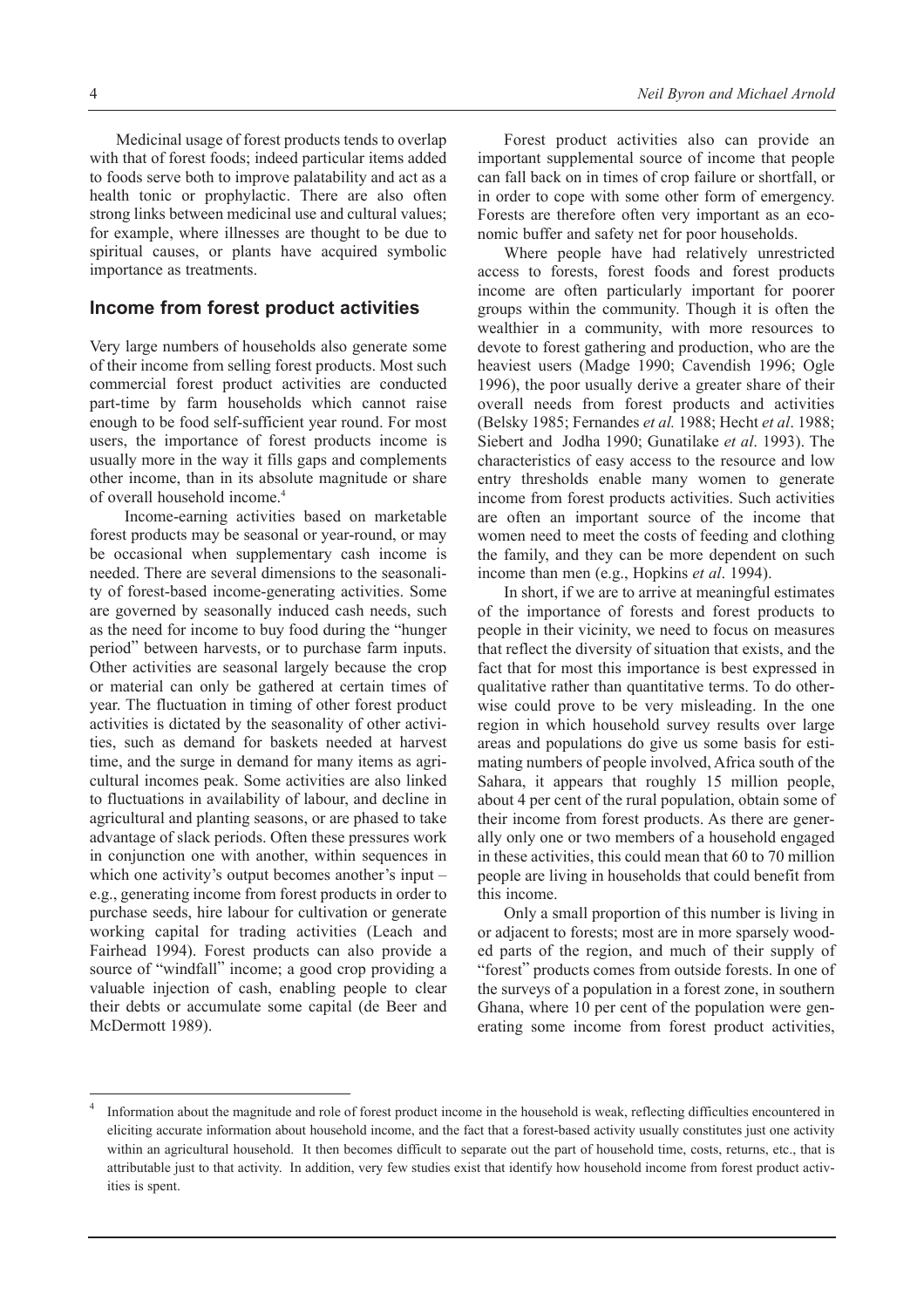<span id="page-7-0"></span>only a minority of those involved reported that it was a major source. But more than 70 per cent stated that it was important in helping them meet particular needs, or because of its timing, or in absolute terms (Townson 1995b).

To focus on numbers of people directly obtaining income from forests would therefore, at least in Africa, lead us to conclude that this involves a rather small share of the rural population. $5$  To narrow our concern down just to those who obtain the greater part of their inputs from forest products, would diminish our target population much further. The dangers of adopting this approach become even more evident when we look at how the relationships between people and forests are changing.

### **Patterns of change in access to forests and use of forest products**

#### **Changes in subsistence use**

In some situations subsistence use of forest products appears to be dwindling, as people rely to a greater extent on food purchasing, as famine relief programmes become more effective, or as improved supplies of food crops have diminished the need to depend on forest foods. In Vanuatu, for instance, the introduction of the sweet potato, which can be planted at any time and produce an edible crop within three months, and manioc, which can be left unharvested for up to two years, has made the traditional emergency foods of wild taro, arrowroot, wild yams and sago virtually obsolete (Olsson 1991).

Other changes that reduce the role that forest food plays in household nutrition may reflect penetration of rural markets by new food products, changing tastes or decreased availability. However, the latter may reflect changes in the availability or allocation of a household's supply of labour rather than physical shortage of the product. As the pressures on women's time increase they may no longer have as much time for gathering forest foods. As the value of labour rises with increasing wealth, the opportunity cost of continuing to spend time gathering foods, rather than purchasing them, becomes increasingly unattractive.

A decline in use of forest food can also reflect reduced knowledge about its use. As children spend more time in school than in the fields and the bush, the opportunity to learn about which plants can be consumed, and which cannot, is reduced. Sedentarisation is another widespread change that distances people from the food sources they used to be familiar with, constraining people's use of these foods even when they are still available and important for dietary balance (Melnyk 1993).

However, a frequent cause of reduced subsistence use is likely to be shortages. These may be physical shortages due to over-use, shortages due to increasing restrictions on access to supplies, or economic shortages due to rising costs or/and growing competition for supplies. The needs of the poor for income from forest product activities can result in the diversion of supplies from own consumption to the market. A recent village study in Vietnam, for instance, found that forest vegetables, bamboo shoots and mushrooms that were collected and eaten by wealthier households, had to be sold in poorer households in order to be able to buy rice (Nguyen Thi Yen *et al.* 1994).

Some changes in subsistence use therefore reflect choice; part of the process of evolution to a different livelihood level in which forest inputs have a lesser role. Some are responses to pressures that make it less possible for the household to maintain the same level of use. Nevertheless, it is clear that in general subsistence use continues to be very large, even where people are becoming increasingly integrated into the market economy. Also, the buffer role of the forest – as a food and fodder resource that enables people to survive periods of agricultural shortfalls – continues to be very important for many people (Falconer 1994; Ogle 1996).

#### **Patterns of change in income-generating activities**

In some situations households are becoming more reliant on income from tree product activities, while in others they are moving away from involvement. At the same time, some kinds of forest product activities are expanding while others are stagnating or declining. If we are to understand where access to forest outputs is likely to be important in the future, it will be necessary to be able to identify and understand these differential patterns of change.

#### *Market factors*

The level of output in some activities is changing because of the nature of the markets into which the product is sold. Though some products have large, diversified and stable markets, others face highly

<sup>5</sup> Much of forest products employment in Africa is in activities of "last resort", reflecting the extreme poverty, stagnation of agriculture and lack of alternatives in the rural areas of that region. As such conditions are not widespread in the other two regions, it seems unlikely that they would exhibit such high densities of forest product involvement as is found in Africa, except in more remote parts of the Indian sub-continent, Indochina and inland China.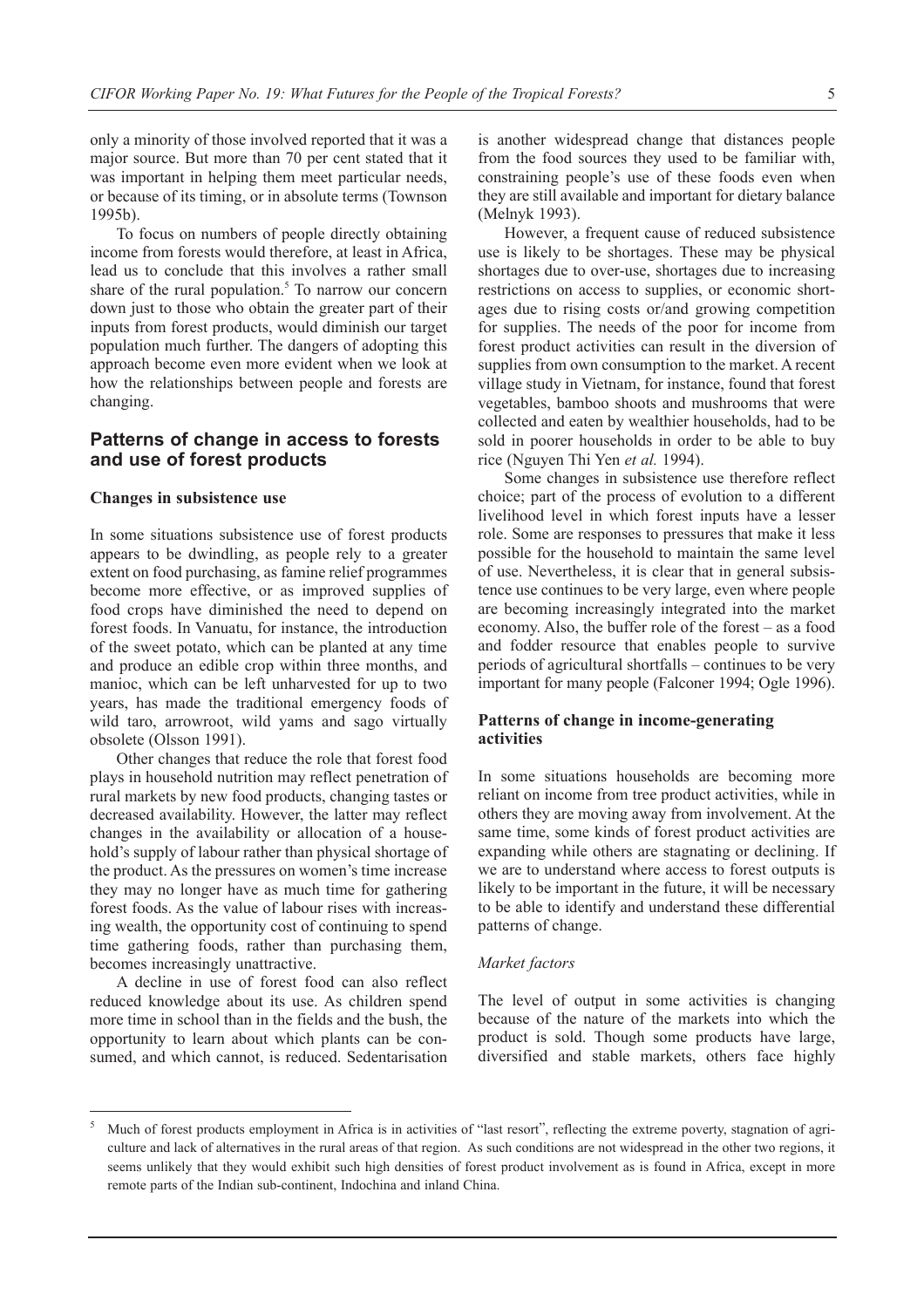volatile markets, or demand that is seasonal and subject to sharp price fluctuations. Production of some of the "extractive" products for industrial markets, for instance, is susceptible to major changes in market requirements, and to shifts to domesticated or synthetic sources of supply (May *et al.* 1985; Afsah 1992; Browder 1992; Homma 1996).

Domestic markets for forest products may provide more stable avenues for development. The large component of forest products activities in the rural sector reflects the size of rural markets for these products, and their dispersion across large areas with a relatively poor transport infrastructure, so that they are more effectively supplied locally (FAO 1987). Increasingly it also reflects demand from growing urban populations for some of these products. In many countries the domestic product trades are much larger, involve many more people, and are likely to develop in less disruptive ways than trade in products serving external markets. In Ghana, for instance, a national household survey in 1992 found that even in the city of Accra more than three-quarters of all households purchased one or more of five forest products;<sup>6</sup> with as high or higher proportions of purchasers recorded in the rest of the country (Townson 1995).

However, some forest products used domestically are "inferior goods" that fall out of consumption patterns as incomes rise – some forest foods being displaced by more convenient purchased foods for example. Others, such as mats, are vulnerable to competition from factorymade alternatives as improved transport infrastructure opens up rural areas to outside supplies. But demand for other ("normal" or "luxury") goods rises with prosperity. The market prospects for products will also differ according to the phase of the market cycle they are in – i.e., are these emergent, expanding, mature or declining markets?

#### *Production factors*

The evolution of some activities is conditioned by the fact that features of their production or distribution process enable or prevent the component enterprises increasing in size, or adding extra value by diversifying into additional stages of the process, or organising the process more efficiently. For example, such factors seem to contribute to the finding in small enterprise surveys in eastern and southern Africa that employment in woodworking has been growing ten times faster than employment in mat and basket making activities (Arnold *et al.* 1994).

Other reasons for growth or decline are to be found within the individual enterprise. The opportunities to

generate income from expanding forest product activities may require managerial or particular technical skills, or access to capital or credit, and will therefore be available only to some. Despite the importance of such activities to the poor, they are therefore less likely than wealthy neighbours, or outsiders, to be able to exploit the opportunities that new or upgraded markets present. This is of particular importance given the concentration of poor households in forest output activities.

Another powerful factor is the availability, and relative attractiveness, of alternative ways of earning income. Many forest product activities are time consuming, often tedious and arduous, and generate very low returns. They are consequently likely to be abandoned once more rewarding and congenial alternatives become available, or as increasing pressures on household labour resources make such low value labour intensive activities no longer competitive. Others are likely to be attractive only temporarily, for example, wood fuel production and sales by immigrants or young men in the process of clearing land in order to create their own farms.

#### *Access to forests*

Access to a usable resource is of course another major factor. Problems of selective over-use, resulting in rising costs and values of sought after species and products (Homma 1996; Wilkie and Godoy 1996), are frequently aggravated by measures that alienate the resource to the state or result in *de facto* privatisation by the wealthier and more powerful of the users. Many users are progressively restricted in their choice to resources available in bush fallow and farm bush on lands over which they have some measure of individual control – and to resources they can create by growing trees on their farms.

Tree management decisions by farmers reflect much more than just diminishing stocks of naturally occurring tree stocks. Historically, the place of trees on farms has usually been shaped primarily by growing pressures on limited amounts of arable land. However, as farm households have increasingly to depend on income earned from employment off-farm, labour rather than land is widely becoming the main resource limitation determining farmer options. Because the growing of trees requires lower inputs of labour to establish and maintain than most other crops, such shifts in the ratio of labour to land can encourage greater reliance on tree crops, in a number of different circumstances. In many places, the focus of rural households'supply of some "forest" products is steadily shifting from the forest to the farm.

In order of importance by value: wood fuels, palm wine and spirit distilled from palm wine, bushmeat, snails, furniture and shea butter (Townson 1995b).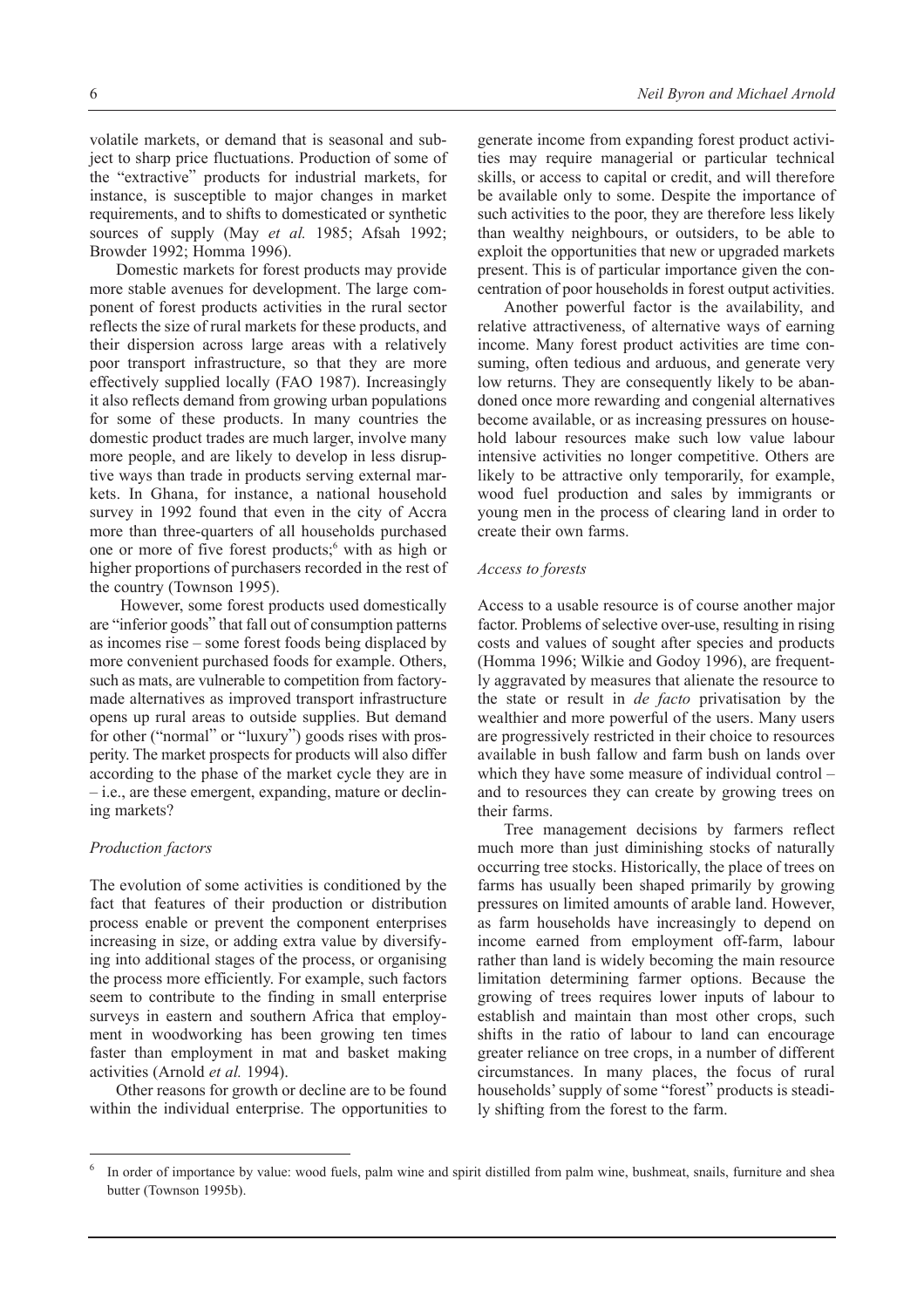<span id="page-9-0"></span>However, this shift is only possible for those who have access to land, and sufficient resources to work the land. Reduced access to forest sources of the products they need is consequently often reducing the ability of small farmers, landless households, and others among the poor to continue to participate in forest output activities. In addition, farm trees can provide only some of the outputs that people previously obtained from forests; they are therefore not a full substitute for the latter.

#### **Re-assessing "forest dependency"**

To summarise, a very large share of rural populations, and many urban households, in developing countries still include one or more forest or tree foods in their diets, cook their food using wood fuels, and rely on traditional medicines from plant and animal products. Though the share of such products in overall nutrition and health may often be declining, and supplies are increasingly coming from managed tree stocks rather than natural forests, $\bar{y}$  the numbers of users may be expanding. Tens of millions of people also generate some of their income from forest products; and the importance of this clearly is growing.

Some of these changes reflect shifts in consumption patterns and habits, and the emergence of more productive or attractive options, as economies grow and incomes rise. Others are changes enforced by competition, rising costs and declining availability. With such diversity of situation, it is difficult, and could be misleading, to try and draw conclusions of general application. This is all the more so because of the wide variation in needs and use of forest outputs within most situations between richer and poorer within a community, and within a household between men and women, and even between age groups.

Nevertheless, some general patterns can be discerned. In situations where population is growing faster than per capita incomes, forest product activities emerge largely to absorb people unable to obtain income, or sufficient income, from agriculture or wage employment. This situation is likely to be characterised by labour-intensive, low-return, typically household- based, activities such as collecting and mat making.

In situations where per capita incomes are rising, growth is more likely to be demand-driven, and lowreturn, labour-intensive activities tend to give way to more productive and remunerative activities such as vending, trading and activities to meet growing and diversifying rural demands. At that stage, production and selling of forest products increasingly shifts from

a part-time activity by very large numbers of people to more specialised year-round operations by a smaller share of the population (Haggblade and Liedholm 1991; Liedholm and Mead 1993).

Over time, therefore, we can expect some forest products to become increasingly important. Others, in contrast, will fall out of use, and cause some forest product activities to become redundant and decline. In particular, those that generate only marginal returns to those engaged in their harvest and sale are unlikely to survive as costs rise and competition intensifies, or will persist only as long as the participants have no better option.

This shift is complicated by the fact that forests and forest product activities often play an important buffer role during the process of growth and change; a source of products and income that people can fall back on temporarily if need be. It therefore cannot be assumed, as people's use of forest products diminishes, that this necessarily removes the "safety net" role of the forest.

These complex relationships cannot be assessed by uni-dimensional criteria, and cannot be merely described as "forest dependency" without a serious loss of important information. In the following section we attempt a typology of these relationships in which people use and rely on the forests, and the reciprocal side of the relationship – what each group puts back into the forests, in terms of their protection and management. Then we can consider the forces for change in people's use of the forests, and consider the implications of such changes for the question of: who will manage the forests, for what purposes? In preparing for the devolution of decision-making and responsibility for forest stewardship to local forest-based communities, it will be essential to assess, for each specific context, the continuing interest, willingness and capacity to protect and manage forests, as the available set of socio-economic alternatives expands with development.

## **TYPES OF PEOPLE-FOREST RELATIONSHIPS**

In this section we propose a typology of different kinds of users, identify for each type the nature of the relationship to forests and forest outputs, the importance of the forest outputs in the livelihood system in question, and the likely impacts of change. There are several dimensions of such a typology, reflecting different aspects of their role and importance:

<sup>7</sup> A study in a forested area in Sierra Leone, for instance, found that only 14 per cent of all hunted or collected foodstuffs derived from the forest itself, and 32 per cent of the medicinal plants (Davies and Richards 1991).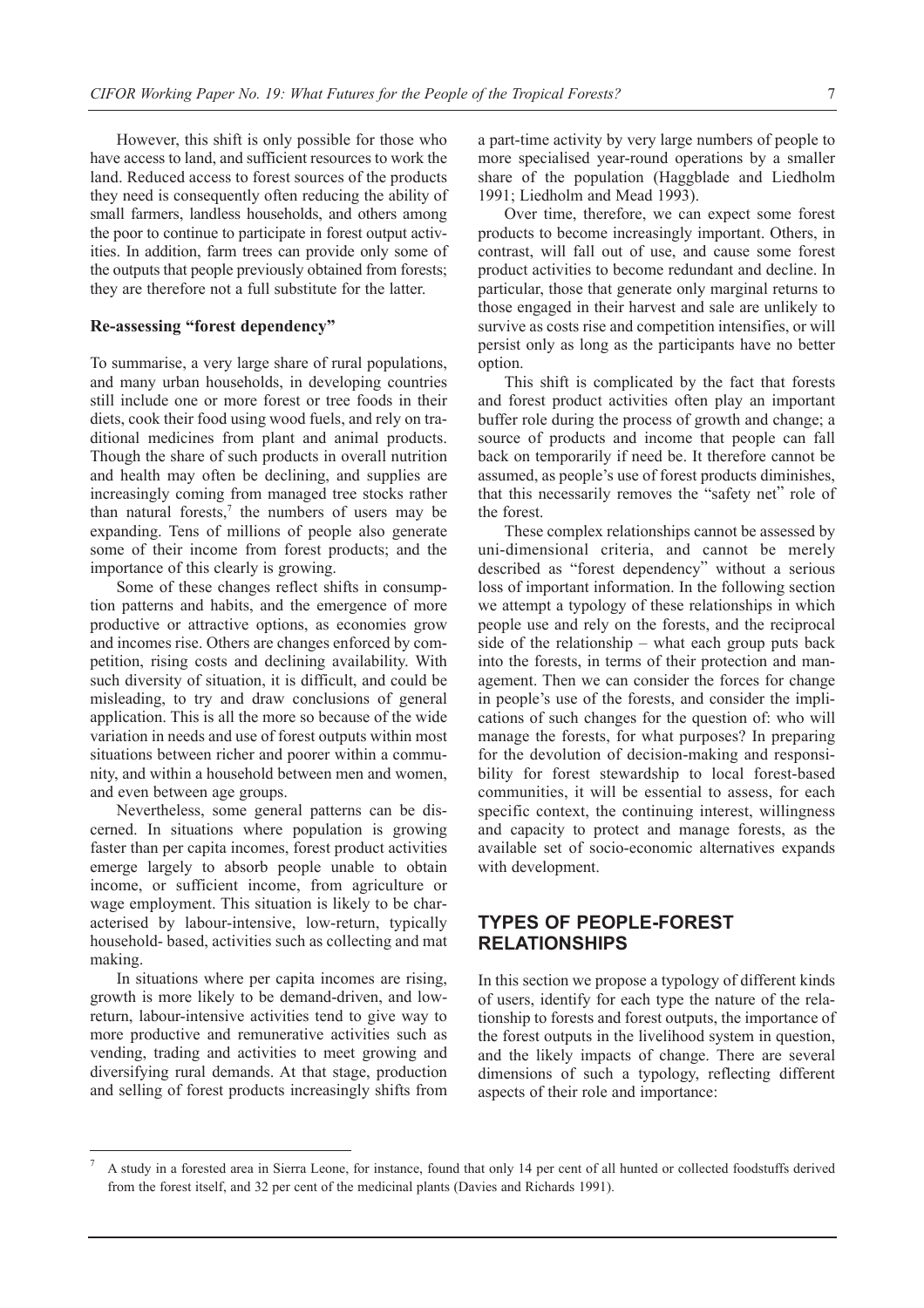- <span id="page-10-0"></span>• *Participation in forest output activities*: reflecting the frequency or timing of use of forest products, and the extent to which household labour is allocated to these activities.
- *Role of forest products in household livelihood systems*: their importance as a share of household inputs, and in meeting household livelihood strategy objectives.
- *Impact of reduced access to forests*: does the forest serve as a [critical] economic and ecological buffer for its users, or are their alternatives, such as trees outside the forests or non-forest/tree sources of needed inputs and income?
- *Likely future importance of forest outputs*: do users face a growing or declining demand for forest outputs; or the potential for expanded or decreased involvement in production and trade in forest products (relative to alternatives)?

These are broken down and spelled out in more detail in Table 1. They underlie the assessment set out below of a number of broad types of people-forest situations. The first covers populations living within a forest environment; principally hunter-gatherers and those practising long-rotation shifting cultivation. The second encompasses populations in a predominantly agricultural landscape, and practising livelihood systems in which they continue to rely on being able to draw on adjacent areas of forest and woodland to supplement what they can produce on farm. The third includes people and households who draw on forests indirectly, e.g., as traders, further processors, employees, etc. and are not necessarily living in or near forests.

There are not clear cut boundaries either between or within these component parts of the whole. For instance, at the edges of forests shifting cultivation grades gradually into rotational agriculture. Similarly, the agriculture-plus-forest-input category ranges all the way from rotational bush fallow subsistence agriculture to predominantly commercial agriculture systems. Equally importantly, there is often a wide range of different levels and patterns of people-forest relationship even within a single situation. Nevertheless, such a framework does help in capturing some of the salient features of the variation in people-forest relationships.

## **Populations living within forests**

#### **Hunters and gatherers**

Forests provide the main sources of livelihood, and are usually of very great cultural importance. Any change in the extent and quality of the forest, or in access to

traditional forest areas, is likely to be very disruptive of traditional use and activity patterns.

Some populations (e.g., in parts of the Amazon basin (Grenand and Grenand 1996)) have managed to retain predominantly subsistence and self-reliant ways of life. Most, however, are increasingly affected by exposure to market forces. Where this is the case they tend to be highly dependent on middlemen for access to outside markets for sale of their products, and for supplies of outside goods (Peluso 1986; Afseh 1992; Browder 1992). Despite romantic notions of "affluent subsistence" life is typically tough and short, with generally low returns per effort expended.

The direction and impacts of change are likely to be very variable. When exposed to external pressures and opportunities (e.g., from logging companies), some indigenous peoples are assimilated, others cling to traditional ways, while others (such as Dayaks in Malaysian and Indonesian Borneo) seek to find a middle road – to adapt to and absorb what suits them from modern industry and society, while retaining traditional cultural and social values, by alternating between the forest village and the industrial workplace.

#### **Shifting cultivators**

The forest forms the starting point for crop agriculture in areas of cleared forest, alternating with long periods of forest fallow. Such shifting cultivation is supplemented by gathering and hunting inputs from the forest, and from the bush fallow. The cultural importance of the forest is typically very strong.

Any decline in the forest area available for the system, typically because of alienation by the state, encroachment or/and increasing population pressure, is likely to lead to shortened fallow periods, declining productivity, progressive degradation of remaining forest, and increasing reliance on fallow and farm as the source of "forest" products. Exposure to the needs and opportunities to earn income from outside wage employment can also diminish the availability of the labour needed to sustain the system, causing the abandonment of low-value labour-intensive forest product gathering activities.

Shifting cultivation systems, like hunting and gathering, consequently seldom provide a basis for livelihood improvement and they are often difficult to sustain, even at present levels. Both are likely to decline as expanding rural infrastructure improves the prospects for more intensive agriculture and wage employment. However, increasing market opportunities and pressures may enable people to stabilise their situation by shifting to agro-forest systems that provide more productive use of the forest area remaining available to them (e.g., durian gardens in West Kalimantan (Peluso and Padoch 1996)).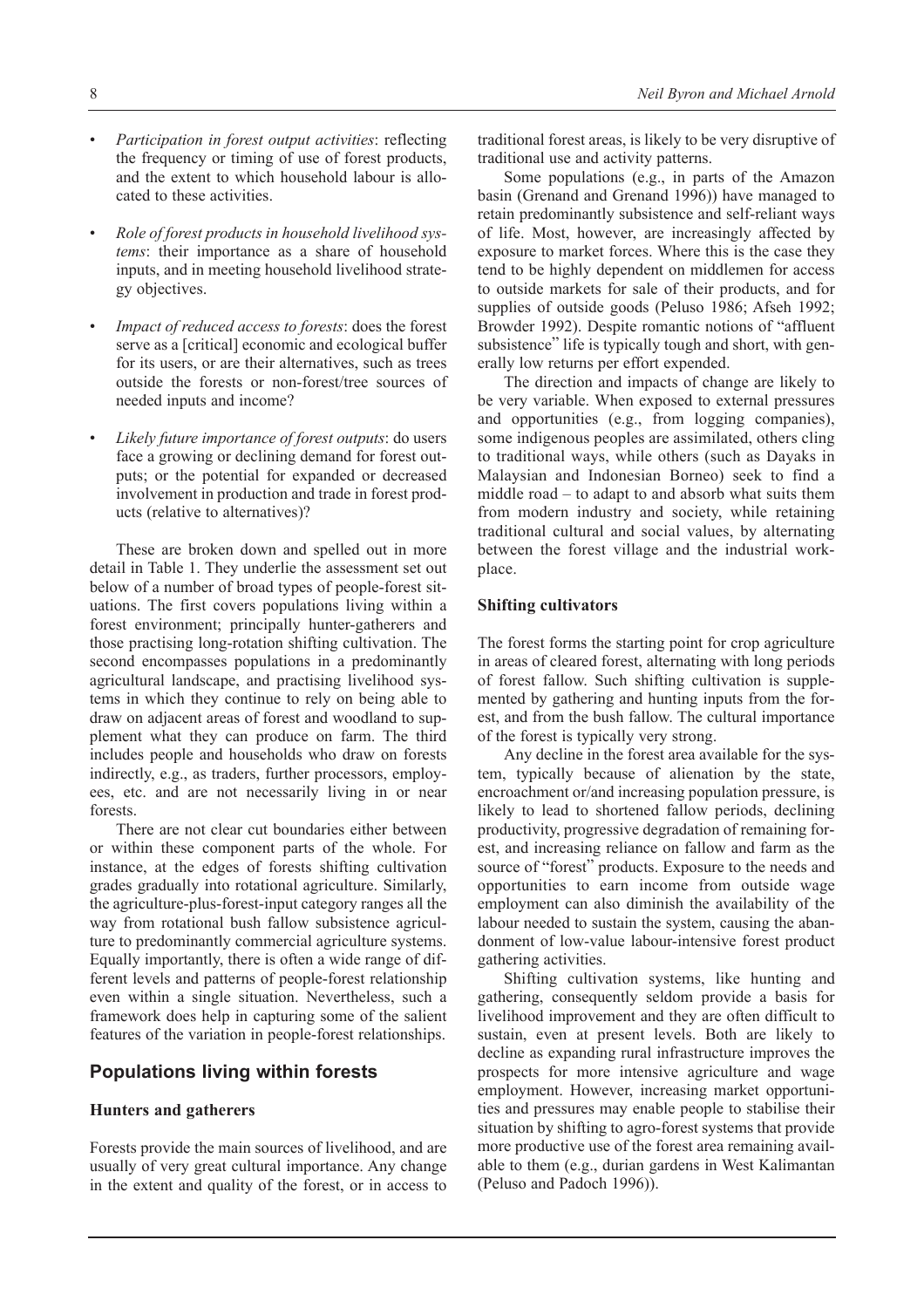**Table 1**. Some sets of criteria for assessing the importance of/degree of reliance on forest outputs (with illustrative examples)

| <b>Criterion</b>                                                                   | Indicator                                                            | <b>Example</b>                                                                                                                                                                                                                  |
|------------------------------------------------------------------------------------|----------------------------------------------------------------------|---------------------------------------------------------------------------------------------------------------------------------------------------------------------------------------------------------------------------------|
| PARTICIPATION IN<br><b>FOREST OUTPUT</b><br><b>ACTIVITY</b><br>(labour allocation) | Year round                                                           | Full time activity (e.g., carpenter, trader, employee) or continuous<br>part-time component of household activities                                                                                                             |
|                                                                                    | Periodic                                                             | To fill seasonal gaps or to exploit seasonal availability                                                                                                                                                                       |
|                                                                                    | Temporary                                                            | By new farmers establishing farms                                                                                                                                                                                               |
|                                                                                    | Occasional                                                           | A buffer in hard times, meeting one-off costs (e.g., marriages)                                                                                                                                                                 |
| <b>ROLE IN</b><br><b>LIVELIHOOD</b><br><b>SYSTEMS</b>                              | Central-<br>fundamental                                              | Forest-dwelling hunter-gatherer and subsistence (true shifting<br>cultivation) populations                                                                                                                                      |
|                                                                                    | Major<br>important                                                   | Substantial share of household inputs; important supplementary<br>role (seasonal income, dietary inputs); basis for livelihood<br>enhancement (e.g., more profitable activity)                                                  |
|                                                                                    | Minor but<br>significant                                             | Improves palatability of diets; opportunities/windfall source<br>of inputs/income                                                                                                                                               |
|                                                                                    | Risk limitation                                                      | Subsistence and economic buffer in hard times; "safety net/last<br>resort" source of income; diversifies household input base                                                                                                   |
|                                                                                    | Declining                                                            | Items falling out of household consumption patterns;<br>unprofitable activities being abandoned as better alternatives<br>become available                                                                                      |
| <b>IMPACT OF</b><br><b>REDUCED ACCESS</b><br><b>TO FORESTS</b>                     | Critical                                                             | (threatens the existence of a community in its present form)                                                                                                                                                                    |
|                                                                                    | Severe                                                               | (causes serious worsening of livelihood situation at least<br>temporarily) e.g., forest foods, income, in time of extended<br>drought or other calamity time/major activity based on forest raw<br>material                     |
|                                                                                    | Modest<br>(transitional)                                             | can switch to source outside forest (bush fallow, etc.) or can<br>switch activity/product                                                                                                                                       |
|                                                                                    | Minimal/none                                                         | (users already moving away from involvement with forest<br>products) e.g., no longer competitive or better<br>alternatives now available                                                                                        |
| <b>LIKELY FUTURE</b><br><b>IMPORTANCE OF</b><br><b>FOREST OUTPUTS</b>              | Could increase                                                       | (or at least stay as important as at present) due to no better<br>options (for income, low skill, stagnant economy) or<br>depletion of non-forest raw material "dependence" on forest<br>products                               |
|                                                                                    | Changes in<br>structure; use<br>concentrated<br>on fewer<br>products | growth in use of selected products (providing opportunities<br>for using others; or domesticated and non-forest<br>resources become more important                                                                              |
|                                                                                    | Declining, but<br>still important<br>as buffer                       | in earlier still unstable stages of evolution to a higher income,<br>more as emergency relief/avoidance measures<br>still not adequate.                                                                                         |
|                                                                                    | Not important                                                        | users phasing out (most) forest product activities, due to no<br>remaining demand for many forest products; forest<br>sources no longer competitive; domesticated sources<br>or substitutes; or better livelihood alternatives. |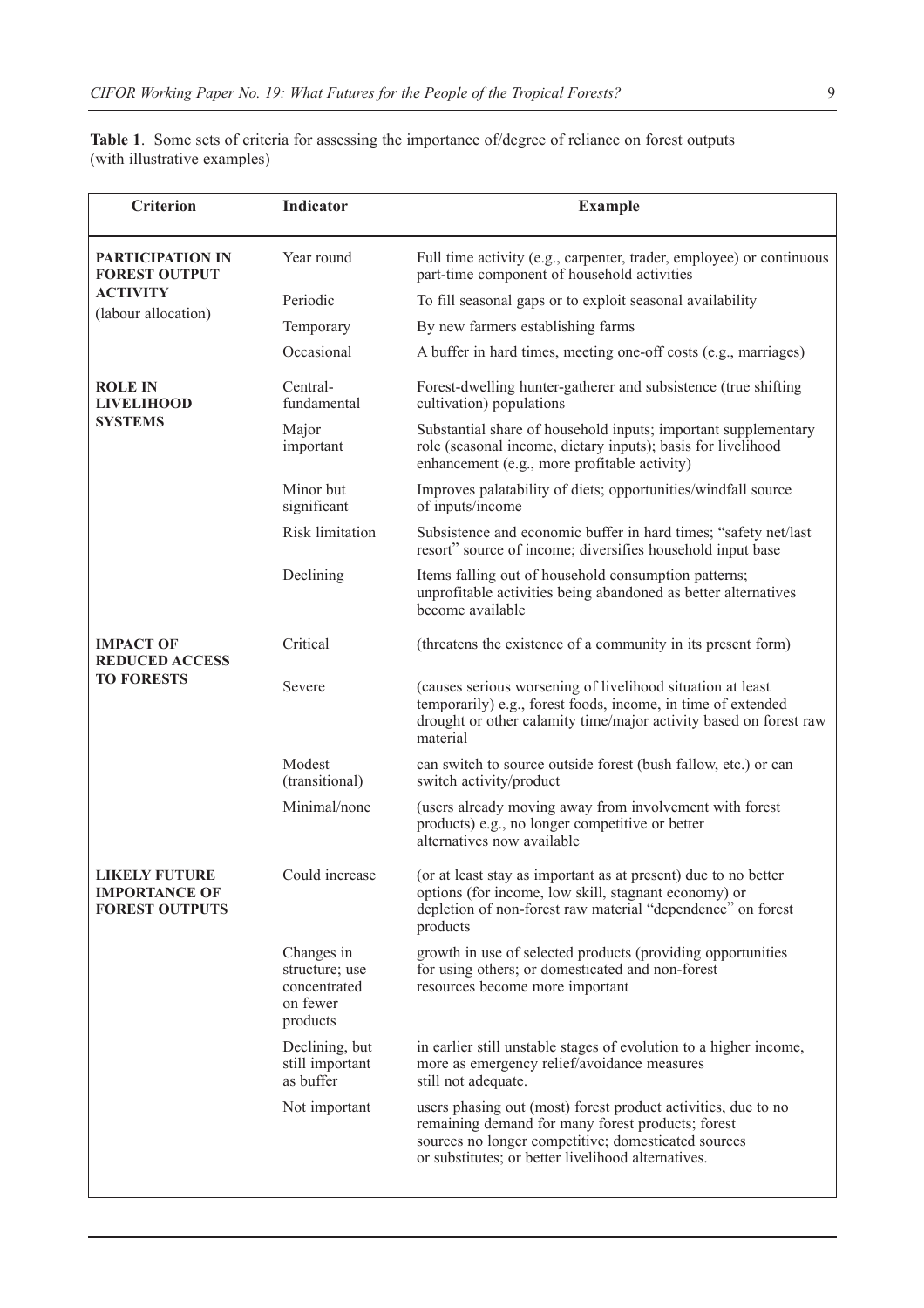## <span id="page-12-0"></span>**Farming communities drawing upon the forest**

Off-farm forest/woodland is drawn upon for inputs that cannot be produced on-farm, or that can be more efficiently supplied from off-farm resources. This reliance is likely to increase when crop yields have been poor, and other sources of income are not available. Increasing exposure to market forces, the access to new markets and new technology that this brings, and the growing internal differentiation within communities that usually follows, can have sharply different impacts on people-forest relationships for different groups within a rural community.

*Wealthier farmers and landowners* may be substantial users of forest outputs (e.g., fodder). With greater access to labour and capital, they are also usually in a better position to exploit new or expanded market opportunities for forest products as these arise. There are numerous recorded instances of economic or political elites within rural communities restricting the access of poorer members to previously communally available forest resources as the market value of the latter becomes more attractive (e.g., Fernandes *et al.* 1988). Those with sufficient land, and other income, are also better able to create their own resource of planted trees. The wealthier are also more likely to want to exploit opportunities that new markets and agricultural technologies provide to change the use of land previously under forest or woodland (e.g., Jodha 1990).

*Poor farmers and landless families*, on the other hand, are likely to continue to rely on being able to draw on nearby forests or woodland. Indeed, their reliance will tend to increase as smaller in farm size or declining farm productivity reduce farmers' food self-sufficiency. As this happens, their dependence on forest products as a source of income may increase to the point at which some have to sell products that previously they collected for their own use. The poor and landless are also the people for whom the role of the forest as a buffer on which they can draw in times of hardship is particularly important. At the same time, increasing pressures to take wage employment, in order to meet income needs, are likely to mean that they have less time for labour intensive forest product activities, and so become less able to exploit forest product opportunities.

Increasing conflicts consequently often arise between those able and wanting to privatise communal land and resources, and those who continue to need to have access to such resources. This has contributed

centrally to the decline of historical collective management systems, and of the resources controlled in this way, and to the difficulties encountered in creating viable contemporary systems (Arnold and Stewart 1991; Shepherd 1992; Davis and Wali 1993). In short, communities made up of component groups with widely different needs, interests and power find it very difficult to agree on how to manage a local forest resource.

A fundamental feature of many situations is thus that it is the poor who would benefit most from being able to continue to draw on forest products, but they are often faced with a diminishing resource and a declining capacity to exploit it. This contributes to the factors – increasing cost and opportunity cost, and declining markets and competitiveness – that often result in forest product activities playing a reduced role in their livelihood systems.

## **Livelihoods based on commercial forest product activities**

*Artisans, traders and small enterprise entrepreneurs.* Much production, processing and sale of forest products occurs as a part-time activity within farming households. Activities such mats, baskets and wood fuel vending, which have low skill and capital thresholds of entry, figure prominently among non-farm commercial activities in which the rural poor engage in the absence of other employment opportunities (Fisseha 1987; Liedholm and Mead 1993).

For those products for which rural and urban markets grow, processing tends to shift from artisans working part-time from the home to a more full-time workshop basis. Both production and trading also tend to become located in larger rural settlements and towns. With this increasing specialisation and concentration, some products previously traded by households get progressively taken over by outside traders and entrepreneurs.

A growing share of the numbers involved in forest product activities are thus outside the forest – for instance, in areas surveyed in southern and eastern Africa, 14 per cent of all those processing and selling forest products were located in urban areas (Arnold *et al*. 1994). As these are mainly full-time activities, their association with forest products is strong, but at least one stage removed from the forest. For instance, most of those in carpentry and woodworking, even in rural areas, are likely to acquire their wood raw materials through the timber trade rather than from the forest. While they are likely to be affected by decline in supplies, they are likely to have the resources to be able to shift to other sources, other products or other locations.<sup>8</sup>

Thus, the African surveys showed that, although there were high rates of closure among small forest product enterprises, nearly one-half of the entrepreneurs involved started new enterprises - some in forest products, most in non-forest product activities (Arnold *et al*. 1994).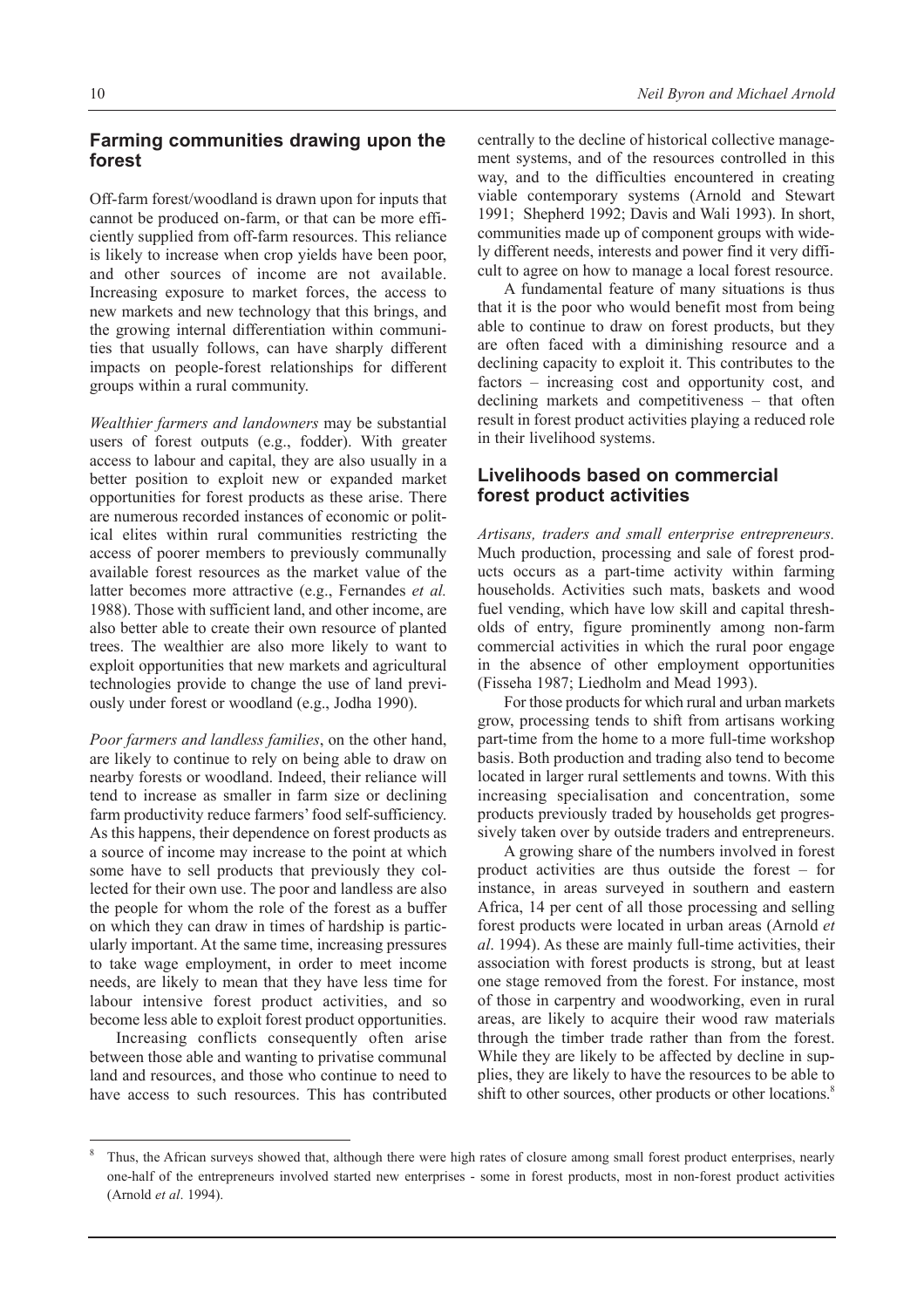#### <span id="page-13-0"></span>**Employees in forest industries**

By far the greater share of those who obtain employment in forest industry activities are in the small enterprises discussed above, rather than in the formal sector. <sup>9</sup> But these are typically very small, averaging less than two persons per enterprise wherever information on their size exists (Fisseha 1987; Townson 1995a). The bulk of those engaged are thus the entrepreneurs and members of their families.

Where larger, modern-sector, forest industries have become established, they can provide a wage employment alternative to local people previously cut off from such options, and enable them to reduce their reliance on more arduous and less rewarding forest product and shifting cultivation activities. However, many forest industry jobs tend to go to outsiders because of the skills required. Also, employment in logging and primary processing in a particular area tends to be relatively short term – they can be classical "boom-and-bust" activities. The employment and income they provide for a while needs to be set against the disruption of existing livelihood systems in forest areas that they can cause.

## **WHAT ARE THE DEVELOPMENT OPTIONS FOR FOREST PEOPLE?**

Thus far we have recognised that there are hundreds of millions of people drawing on products of forests, or trees outside forests, to varying degrees, with different degrees of freedom to choose. Even where the quantity of forest products used is small or infrequent, lack of access to forests can cause severe hardships in emergency conditions.

This may be interpreted as a reflection of the poverty and marginalisation of many of the people involved – who have few buffers or safety nets but the forest. We have also noted that, though access to forest products is so widely important in enabling people to survive in a situation of poverty, this set of activities may be less important in helping people escape from poverty. Many are arduous, labour intensive and less rewarding than alternatives that become available as forest regions are opened up. And, because of their poverty, the poor are often not in a position to take advantage of those growth opportunities that some forest products activities do provide.

Another key point that has emerged is that "forest" products are increasingly coming from sources other than forest – bush fallow, farm trees and other tree stocks outside forests as normally defined. Though the purpose of this paper has been to examine just the extent of people's dependence on forests, it is clear that we can only understand the role of forests in meeting people's needs if we recognise this continuum. On occasion management may most appropriately take the form of transforming forest into some form of "agroforest", or creating resources with some of the attributes of forests within agricultural systems – home gardens, compound farms, farm woodlots, etc.

The essential question for any government or development agency anxious to help those called "forest-dependent people" is: what would one do? Firstly, we would argue strongly that there is no general panacea or formula, but rather that a detailed assessment needs to be prepared, by (or at least with) those people concerned. This assessment would cover the complete range of the relationships between the people and the forests which they use and/or manage, the current limitations to their livelihoods, and the potentials and desire for change. However, a number of broad, overlapping, types of situation can be identified:

- *forests continue to be central to livelihood systems*: local people are or should be the principal stakeholders in these forest areas; meeting their needs is likely to be the principal objective of forest management, and this should be reflected in control and tenure arrangements which are centred on them.
- *forest products play an important supplementary and safety net role*: users need security of access to the resources from which they source these products, but are often not the only users in that forest area; forest management and control is likely to be best based on resource-sharing arrangements among several stakeholder groups.
- *forest products play an important role but are more effectively supplied from non-forest sources*: management of forests needs to be geared towards agro-forest structures; control and tenure need to be consistent with the individual (private) rather than collective (common property) forms of governance that this shift is likely to require (Peluso and Padoch 1996).
- *participants need help in exploiting opportunities to increase the benefits they obtain from forest product activities*: constraints in the way of smallholder access to markets need to be removed (Dewees and Scherr 1995); improved access to

<sup>9</sup> For instance, the estimate from a national small enterprise survey of 237,000 persons employed in small woodworking, carving, wood fuel and cane and grass products enterprises in Zimbabwe in 1991 compares with a reported 16,000 employed in forestry and forest industries in the country in that year (Arnold *et al*. 1994).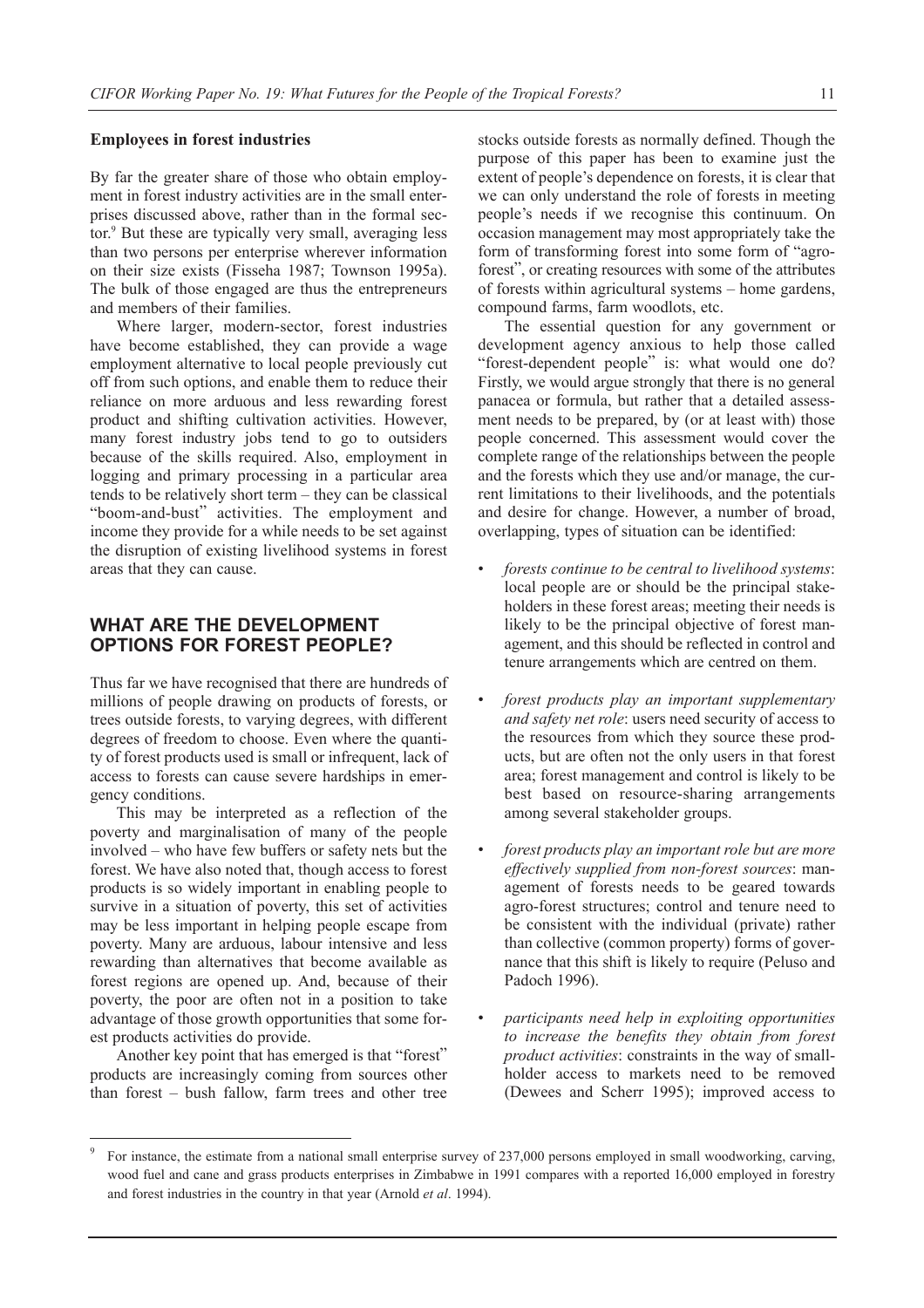<span id="page-14-0"></span>credit, skills, marketing services, etc., may be required (Liedholm and Mead 1993).

• *participants need help in moving out of dead-end forest product activities*: helping provide them with new options, which are quite likely to be outside forestry.

This wide range of variation in the situation of people who draw upon forests and forest products, clearly needs to be matched by a selective approach to intervention and support. Whereas for the first category secure tenure, control over access and use, and management responsibility over the forests, constitute necessary and sufficient conditions for the continuing well-being of both the people and the forest, for the second category this is less likely to be the best solution and for the third category it could be unhelpful and possibly unworkable. And for those in the fifth category, their future may not be in the forests at all.

As situations are moving between these categories, often quite rapidly, it is also very important that we do not put in place, or encourage, institutional arrangements which, while they may be relevant at present, are likely to be inconsistent with changes that are taking place, or are likely to take place. For instance, does devolution of responsibility for forest management to local communities make sense in those circumstances where the role of forest products is likely to decline? What would happen to control and management of forests if the former users' interest in forest products, and their time available for forest management and protection, declines after responsibility has been effectively transferred from the state to them?

Similar considerations arise over the more technical aspects of interventions to support people to optimise benefits from the forests they draw upon. In designing programmes to provide support to small forest product activities, it is important to recognise that there are different potential target groups with different needs and opportunities. Those in the process of starting up face different problems and constraints than those seeking to expand. New entrants driven by supply side forces, as people search for activities where they can sustain themselves, face different issues than those who are responding to market opportunities. Among those enterprises that are growing, those seeking to expand from a one-person beginning have different needs for assistance from those that aspire to graduate to larger scales of operation.

Particular issues arise in trying to help the very large numbers of people engaged in low-return forest and tree product activities that can offer no more than marginal, unsustainable livelihoods, presents particular issues. Support to such activities once higher return or less arduous alternatives emerge could impede the emergence of better livelihood systems for the participants. That being the case, it may be more fruitful to help people move into other more rewarding fields of endeavour rather than seeking to raise their productivity in their current activities. Care needs to be taken in such a case to ensure that not only current income levels but also future growth prospects are indeed better in the alternative product lines to which people are being encouraged to move (Liedholm and Mead 1993, Arnold *et al*. 1994).

## **CONCLUSIONS**

Huge numbers of people draw upon forest products, or similar products from tree cover outside forests, to meet part of their subsistence and income needs. However, the importance of this people-forest relationship is not best measured or understood through attempts to estimate the numbers of people who "depend" on forest outputs for a specified share of their livelihood inputs. Even if the data existed on which one could base sound estimates of this sort, and it does not, such a focus would fail to recognise that the importance of many of these product and income flows lies in their timing and quality in terms of the livelihood strategy of the household in question, not in their magnitude.

In seeking to establish more useful ways of assessing the significance of people's use of, and reliance on, the outputs of forests and trees, a number of other fundamental factors need to be taken into account. One is the need to distinguish between those uses which do reflect actual dependency on the forest, in the sense that the users would be left seriously worse off in their absence, and those uses which reflect choice, and the presence of adequate alternatives. Much of what gets included in most estimates of "forest-dependent people" is actually choice. Failure to recognise and clarify this can make it more difficult to focus on the problems of the main group of people who are dependent – namely the large numbers who are involved in lowinput low-output forest product activities because they simply do not have alternative ways of generating income.

A second factor that has major implications is the impact of change on the different categories of user. It is becoming increasingly clear that, as we would expect from related economic theory (Godoy, Homma 1996), increasing integration into market systems, and the resulting opportunities to meet some needs from imports rather than local production, and to generate income by exporting other products previously consumed locally, can materially and rapidly alter patterns of forest product use. Activities based on low value, labour-intensive forest products and processes will usually decline, while those based on higher valued products in demand in the markets should increase.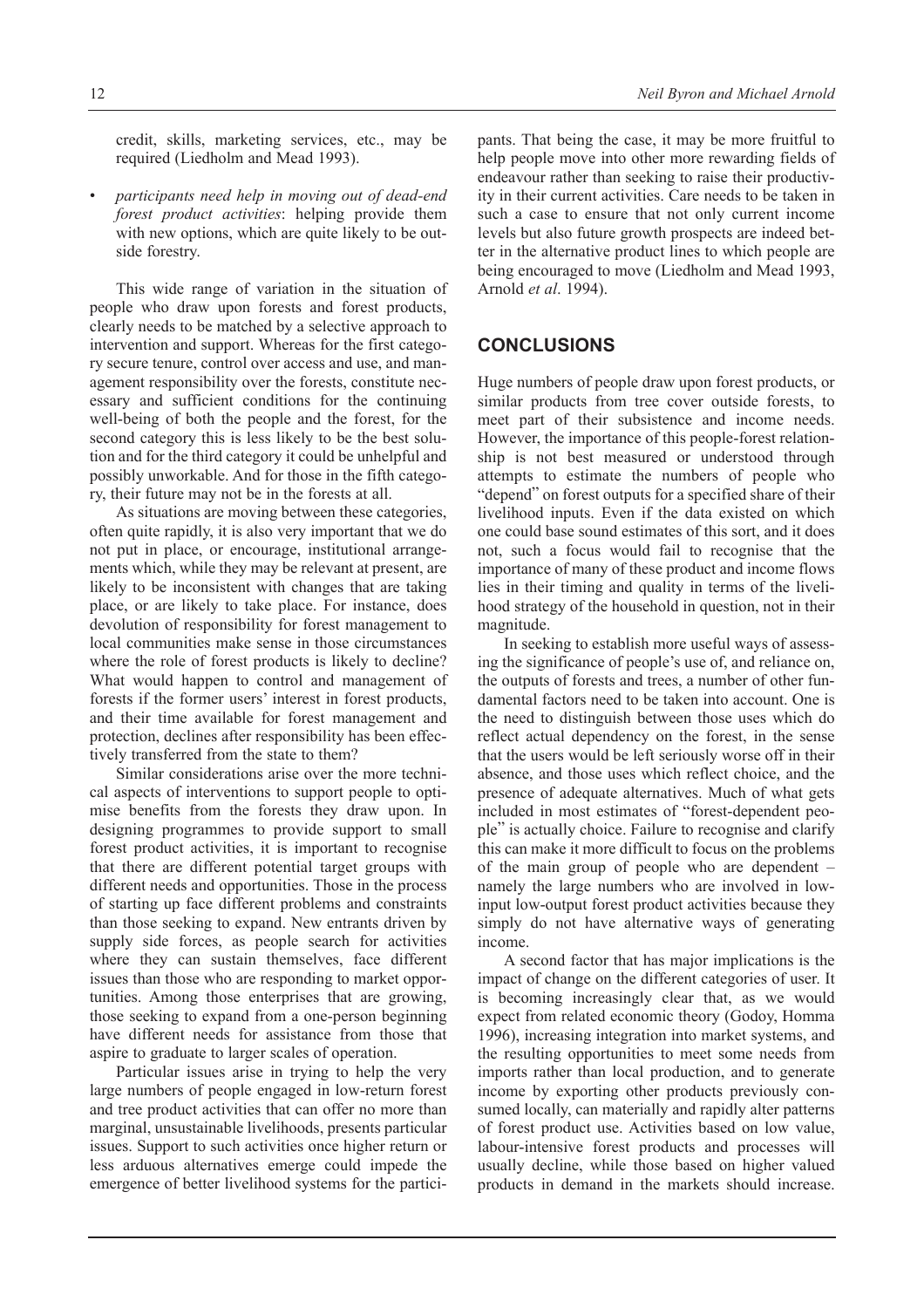Information about the patterns of use that we are observing in the present, that are usually dominated by low-value products, is therefore likely to be of only limited usefulness in identifying what demands people will make on the forest in the future. Clearly this has major implications for the kind of institutional, support and management interventions that might be needed and appropriate.

Another important aspect that bears on how we adapt forest management to future local needs, is the shift in the focus of production of many "forest" products to bush fallow, trees on farms and other categories of tree cover and tree stocks outside the forest. Managing natural resources to supply "forest" products may in some situations need to focus more on these "agro-forest" systems than on forests. However, this argument needs to be qualified to take account of the continuing role of the forest as a buffer. Some of those who are moving away from stagnant minimal levels of livelihood, as better alternatives emerge and their incomes rise, will continue to need the forest as a buffer to fall back on temporarily in times of hardship. An important challenge is likely to be learning how to manage forests both for growth, and also as a safety net.

A final factor, following on from the others, is that of correctly matching institutional arrangements to these changing patterns of demand, use and supply. In what ways will a sharp decline in local uses of forest products, and trends towards individualisation rather than collective local control of tree resources, affect the present thrust for governments to "hand back" forest management to local people, or at the very least to give them a decisive voice in management decisions and practices? Will "models" for local participation in decision making that rest on local collective institutions still make sense in these situations? There can be no uniform answers to such a question, but the variety of situations that is evolving will surely require a considerable degree of choice and flexibility in developing appropriate institutional arrangements.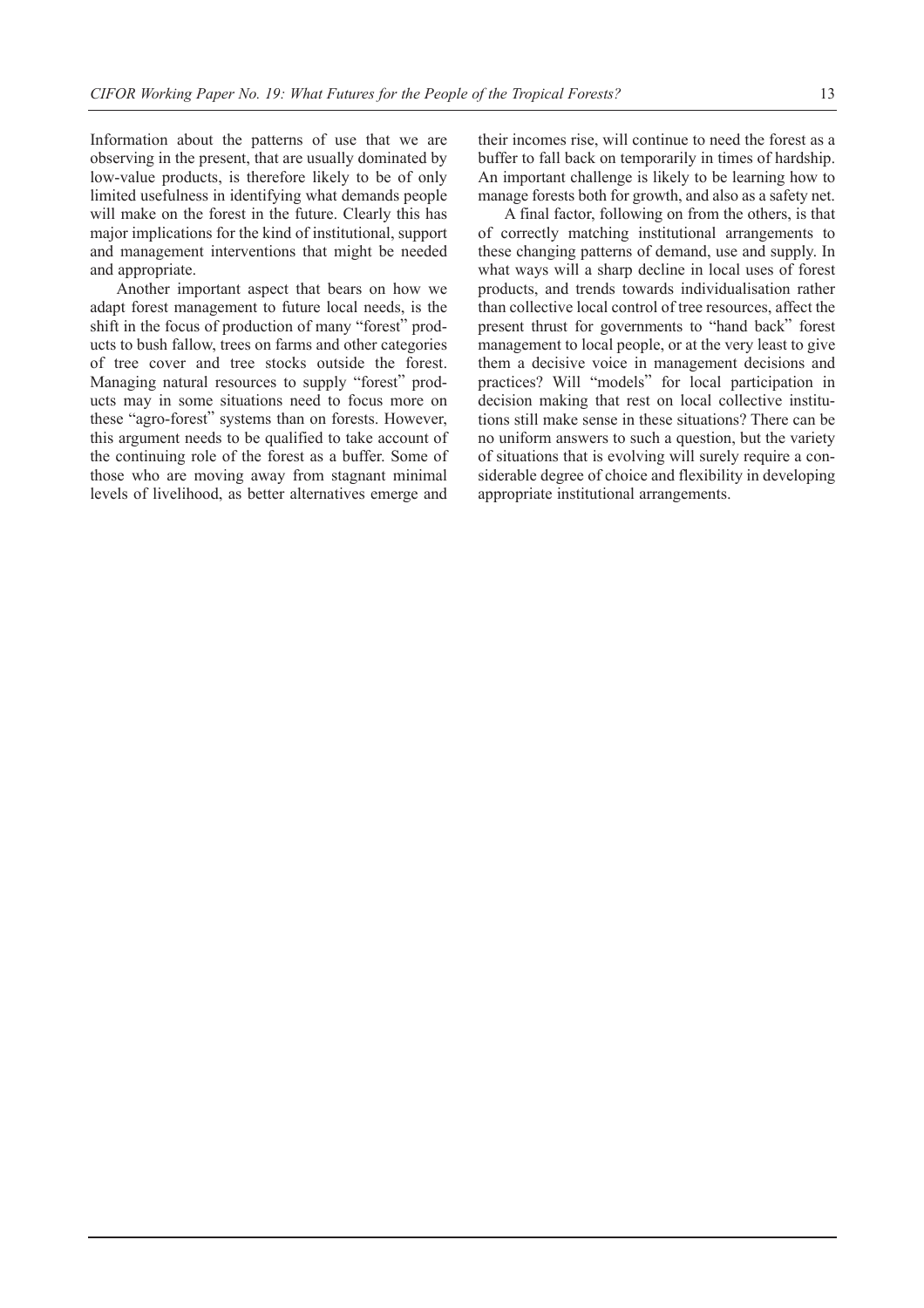#### **REFERENCES**

- <span id="page-16-0"></span>Afsah, S. 1992. Extractive Reserves: Economic-environmental Issues and Marketing Strategies for Non-timber Forest Products. ENVAP, The World Bank, Washington (draft).
- Arnold, J.E.M. and W.C. Stewart. 1991. Common Property Resource Management in India. Tropical Forestry Paper No. 24. OFI, Oxford.
- Arnold, J.E.M., Liedholm, C., Mead, D., and I.M. Townson. 1994. Structure and Growth of Small Enterprises using Forest Products in Southern and eastern Africa. O.F.I Occasional Papers No 47, Oxford Forestry Institute, Oxford and GEMINI Working Paper No. 48, Growth and Equity through Micro-enterprise Investments and Institutions, Bethesda.
- Browder, J.O. 1992. The limits of extractivism: tropical forest strategies beyond extractive reserves. Bioscience 42: 174- 182.
- Cavendish, W.P. 1996. Environmental resources and rural household welfare. Mimeo. Centre for the Study of African Economies, University of Oxford.
- Cecelski, E. 1987. Energy and rural women's work: crisis, response and policy alternatives. International Labour Review 12: 41-64.
- Davies, A.G. and P. Richards. 1991. Rain Forest in Mende Life: Resources and Subsistence Strategies in Rural Communities around the Gola North Forest Reserve (Sierra Leone). A report to ESCOR, UK Overseas Development Administration.
- Davis, S.H. and Alaka Wali. (1993). Indigenous Territories and Tropical Forest Management in Latin America. Policy Research Working Paper Series no. 1100, World Bank, Washington.
- de Beer, J. de and M. McDermott. 1989. The Economic Value of Non- timber Forest Products in Southeast Asia. Netherlands Committee for IUCN, Amsterdam.
- Dewees, P.A. and S.J. Scherr. 1995. Policies and Markets for Non-Timber Tree Products. Draft Working Paper, International Food Policy Research Institute, Washington.
- Falconer, J. 1989. Forestry and Nutrition: A Reference Manual. Forestry Department, FAO, Rome.
- Falconer, J. 1990. The Major Significance of "Minor" Forest Products: The Local Use and Value of Forests in the West African Humid Forest Zone. Community Forestry Note 6, FAO, Rome.
- Falconer, J. 1994. Non-timber Forest Products in Southern Ghana: Main Report. Republic of Ghana Forestry Department and Overseas Development Administration, Natural Resources Institute, Chatham.
- Falconer, J. and J.E.M. Arnold. 1989. Household Food Security and Forestry: An Analysis of Socioeconomic Issues. Community Forestry Note 1, FAO, Rome.
- FAO. 1987. Small-scale Forest Based Processing Enterprises. Forestry Paper 79, FAO, Rome.
- FAO. 1995. Non-Wood Forest Products in Nutrition. Paper prepared for the FAO/GOI Expert Consultation on Non-Wood Forest Products, Yogyakarta, Indonesia, 17-27 January 1995.
- Fernandes, W., Menon, G. and P. Viegas. 1988. Forests, Environment and Tribal Economy: Deforestation, Impoverishment and Marginalisation in Orissa. Indian Social Institute.
- Fisseha, Y. 1987. Small- scale Forest Based Processing Enterprises. Forestry Paper 79, FAO, Rome.
- Grenand, P. and F. Grenand. 1996. Living in Abundance. The forest of the Wayampi (Amerindians from French Guiana). In: Ruiz Pérez M. and Arnold, J.E.M. (eds). Current Issues in Non-Timber Forest Products Research. pp. 177-196. CIFOR-ODA, Bogor.
- Gunatilake, H.M., Senaratine, D.M.A.H. and P. Abeygunawardena. 1993. Role of nontimber forest products in the economy of peripheral communities of Knuckles National Wilderness area of Sri Lanka. Economic Botany 47: 275-281.
- Haggblade, S. and C. Liedholm. 1991. Agriculture, Rural Labor Markets, and Evolution of the Rural Nonfarm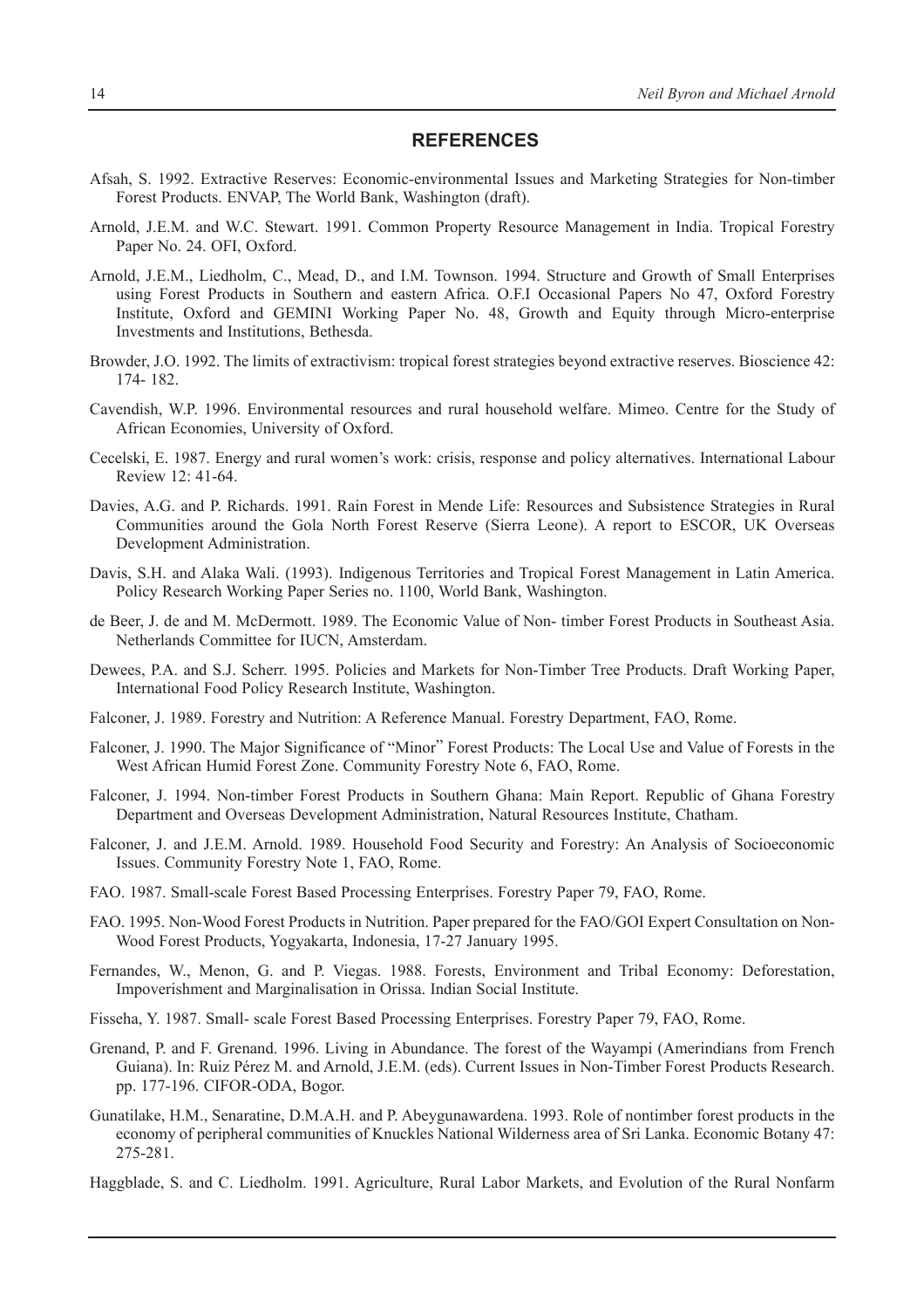Economy. GEMINI Working Paper No. 19. Growth and Equity through Microenterprise Investments and Institutions (GEMINI) Project, Bethesda, Maryland, USA.

- Hecht, S.B., Anderson, A. and P. May. 1988. The subsidy from nature: Shifting cultivation, successional palm forests and rural development. Human Organization 47: 25-35.
- Homma, A.K.O. 1996. Modernisation and technological dualism in the extractive economy in Amazonia. In: Ruiz Pérez M. and Arnold, J.E.M. (eds). Current Issues in Non-Timber Forest Products Research. pp. 59-81. CIFOR-ODA, Bogor.
- Hopkins, J.C., S.J. Scherr and P.Gruhn. 1994. Food Security and the Commons: Evidence from Niger. Draft report to USAID Niger, IFPRI, Washington.
- Jodha, N.S. 1990. Rural Common Property Resources: Contributions and Crisis. Economic and Political Weekly, Quarterly Review of Agriculture 25 (26).
- Leach, M. and J. Fairhead. 1994. The Forest Islands of Kissidougou: Social Dynamics of Environmental Change in West Africa's Forest-savanna Mosaic. Report to ESCOR, U.K. Overseas Development Administration.
- Liedholm, C. and D.C. Mead. 1987. Small-scale Industries in Developing Countries: Empirical Evidence and Policy Implications. MSU International Development Paper No. 9, Michigan State University: Lansing.
- Liedholm, C. and D.C. Mead. 1993. The Structure and Growth of Microenterprises in Southern and Eastern Africa. GEMINI Working Paper No. 36. Growth and Equity through Microenterprise Investments and Institutions (GEMINI) Project, Bethesda,Maryland, USA.
- Lynch, O.J. and K. Talbott. 1995. Balancing Acts: Community-Based Forest Management and National Law in Asia and the Pacific. World Resources Institute, Washington.
- Madge, C. 1990. Money, Medicine and Masquerades: Women, Collecting and Rural Development in the Gambia. PhD thesis submitted to the School of Geography, Faculty of Arts of the University of Birmingham, Birmingham.
- May, P.H., Anderson, A.B., Balick, M.J. and J. Unruh. 1985. Babaçu palm in the agroforestry systems in Brazil's mid-north region. Agroforestry Systems 3(39):275-295.
- Melnyk, M. 1993. The Effects of Sedenterization on Agriculture and Forest Resources in Southern Venezuela. Network Paper 16b, Rural Development Forestry Network, ODI, London.
- Nguyen Thi Yen, Nguyen Quang Duc, Vu Manh Thien, Dang Duc Phuong and B.A. Ogle. 1994. Dependency on Forest and Tree Products for Food Security: A Pilot Study in Yen Huong Commune, Ham Yen District, Tuyen Quang Province, North Vietnam. Working Paper 250, Swedish University of Agricultural Sciences, Uppsala.
- Ogle, B. 1996. People's dependency on forests for food security. Some lessons learnt from a programme of case studies. In: Ruiz Pérez M. and Arnold, J.E.M. (eds). Current Issues in Non-Timber Forest Products Research. pp. 219-241. CIFOR-ODA, Bogor.
- Olsson, G. 1991. Forests and forest product use in Vanuatu and Tonga. Working Paper 2 RAS/86/036, South Pacific Forestry Development Programme, FAO/UNDP, Port Vila.
- Peluso, N.L. 1996. Rattan industries in East Kalimantan, Indonesia. Draft Paper commissioned by FAO. (A condensed version of this paper appears in J.Y. Campbell (ed.), 1991, Case Studies in Forest-based Small-Scale Enterprises in Asia: Rattan, Matchmaking and Handicrafts. pp. 5-28. Community Forestry Case Study 4. FAO, Bangkok.
- Peluso, N.L. and C. Padoch. 1996. Changing resource rights in managed forests of West Kalimantan. In Borneo in Transition: People, Forests, Conservation, and Development, pp. 121-136, Padoch and Peluso (eds.), Oxford University Press, Singapore.
- Pimental, D., McNair, M., Buck, L., Pimental, M. and J. Kamil. 1997. The Value of Forests to World Food Security. Human Ecology, 25(1):91-120.
- Ruiz Pérez and Arnold J.E.M. (eds). 1996. Current Issues in Non-Timber Forest Products Research. CIFOR-ODA, Bogor.